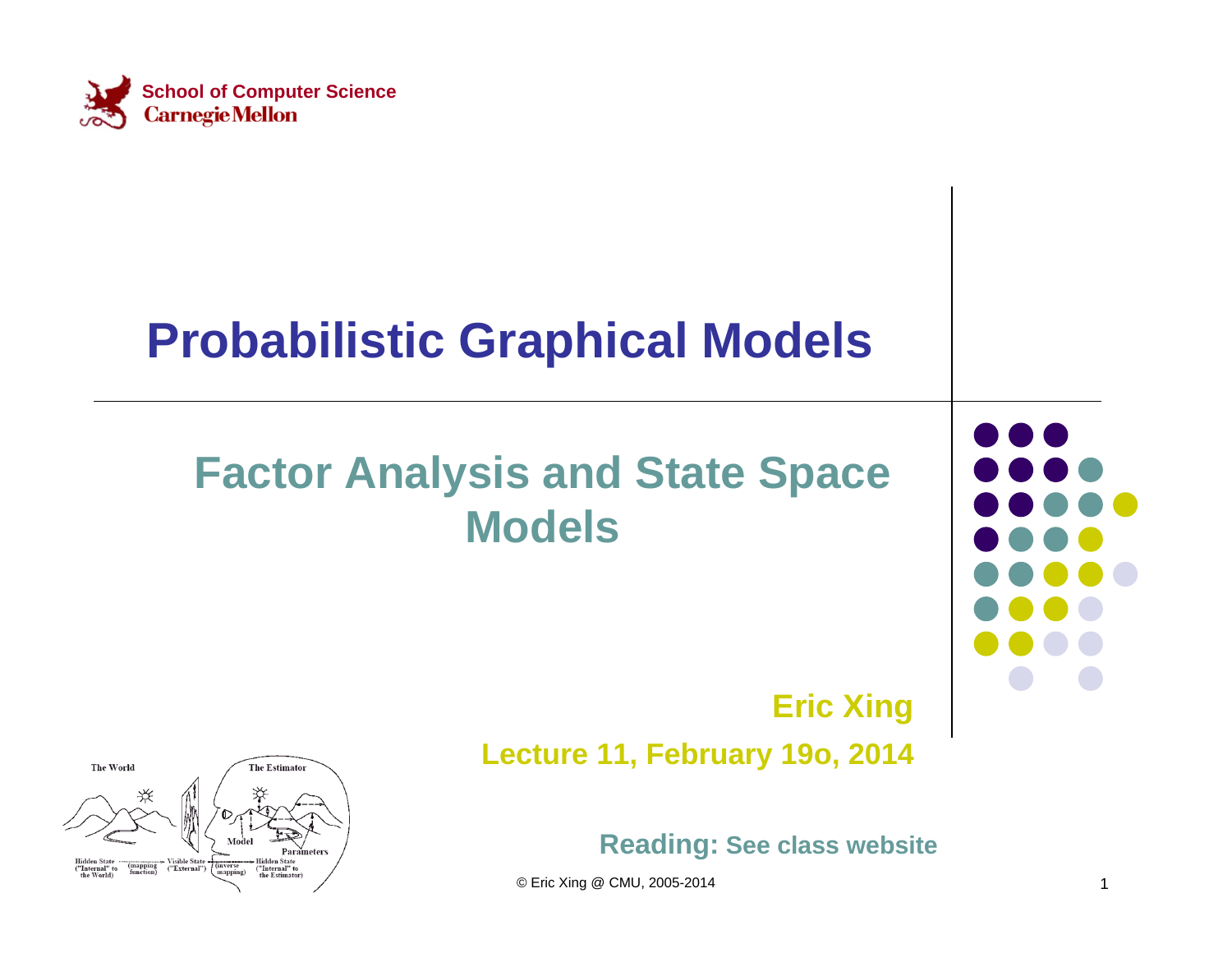

© Eric Xing @ CMU, 2005-2014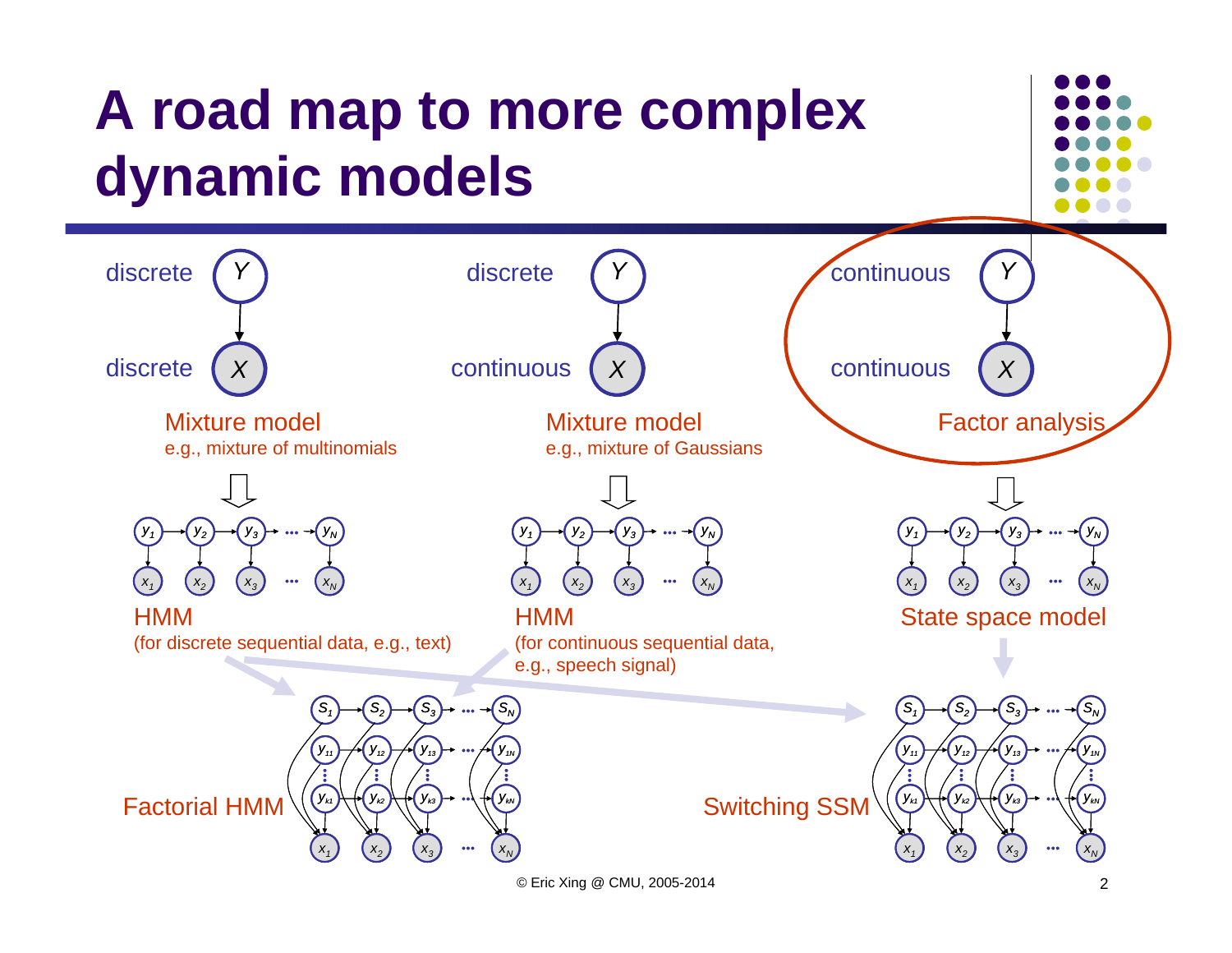# **Recall multivariate Gaussian**

Multivariate Gaussian density:

$$
p(\mathbf{x} | \mu, \Sigma) = \frac{1}{(2\pi)^{n/2} |\Sigma|^{1/2}} \exp\left\{-\frac{1}{2}(\mathbf{x} - \mu)^T \Sigma^{-1}(\mathbf{x} - \mu)\right\}
$$

A joint Gaussian:

$$
p\left(\begin{bmatrix} \mathbf{x}_1 \\ \mathbf{x}_2 \end{bmatrix} | \mu, \Sigma\right) = \mathcal{N}\left(\begin{bmatrix} \mathbf{x}_1 \\ \mathbf{x}_2 \end{bmatrix} | \begin{bmatrix} \mu_1 \\ \mu_2 \end{bmatrix}, \begin{bmatrix} \Sigma_{11} & \Sigma_{12} \\ \Sigma_{21} & \Sigma_{22} \end{bmatrix}\right)
$$

- How to write down  $p(x_1)$ ,  $p(x_1|x_2)$  or  $p(x_2|x_1)$  using the block elements in  $\mu$  and  $\Sigma ?$ 
	- $\bullet$ Formulas to remember:

$$
p(\mathbf{x}_2) = \mathcal{N}(\mathbf{x}_2 | \mathbf{m}_2^m, \mathbf{V}_2^m) \qquad p(\mathbf{x}_1 | \mathbf{x}_2) = \mathcal{N}(\mathbf{x}_1 | \mathbf{m}_{1|2}, \mathbf{V}_{1|2})
$$
  
\n
$$
\mathbf{m}_2^m = \mu_2 \qquad \mathbf{m}_{1|2} = \mu_1 + \sum_{12} \sum_{22}^{-1} (\mathbf{x}_2 - \mu_2)
$$
  
\n
$$
\mathbf{V}_2^m = \sum_{22} \qquad \mathbf{V}_{1|2} = \sum_{11}^{-1} -\sum_{12} \sum_{22}^{-1} \sum_{21}^{-1}
$$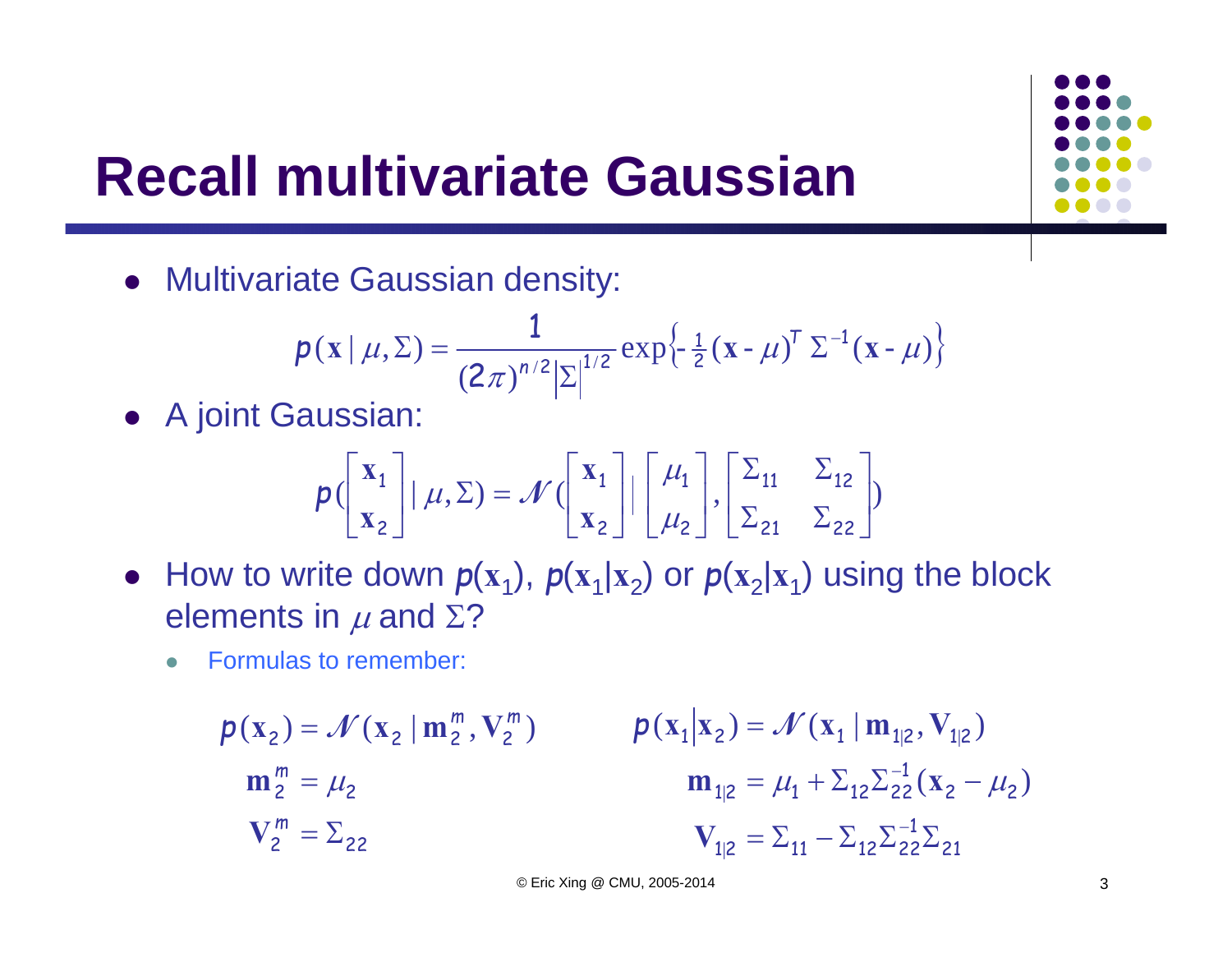# **Review: The matrix inverse lemma**

- Consider a block-partitioned matrix:  $M = \begin{bmatrix} E & F \ \bigotimes & H \end{bmatrix}$
- First we diagonalize *<sup>M</sup>*

$$
\begin{bmatrix} I & -FH^{-1} \\ 0 & I \end{bmatrix} \begin{bmatrix} E & F \\ G & H \end{bmatrix} \begin{bmatrix} I & 0 \\ -H^{-1}G & I \end{bmatrix} = \begin{bmatrix} E-FH^{-1}G & 0 \\ 0 & H \end{bmatrix}
$$

 $\bullet$  $\bullet$  Schur complement:  $M/H = E\text{-}FH^{-1}G$ 

• Then we inverse, using this formula:  $XYZ = W \implies Y^{-1} = ZW^{-1}X$ 

$$
M^{-1} = \begin{bmatrix} E & F \\ G & H \end{bmatrix}^{-1} = \begin{bmatrix} I & 0 \\ -H^{-1}G & I \end{bmatrix} \begin{bmatrix} (M/H)^{-1} & 0 \\ 0 & H^{-1} \end{bmatrix} \begin{bmatrix} I & -FH^{-1} \\ 0 & I \end{bmatrix}
$$

$$
= \begin{bmatrix} (M/H)^{-1} & -(M/H)^{-1}FH^{-1} \\ -H^{-1}G(M/H)^{-1} & H^{-1}+H^{-1}G(M/H)^{-1}FH^{-1} \end{bmatrix} = \begin{bmatrix} E^{-1} + E^{-1}F(M/E)^{-1}GE^{-1} & -E^{-1}F(M/E)^{-1} \\ -((M/E)^{-1}GE^{-1} & (M/E)^{-1} \end{bmatrix}
$$

Matrix inverse lemma

$$
(E-FH^{-1}G)^{-1} = E^{-1} + E^{-1}F(H-GE^{-1}F)^{-1}GE^{-1}
$$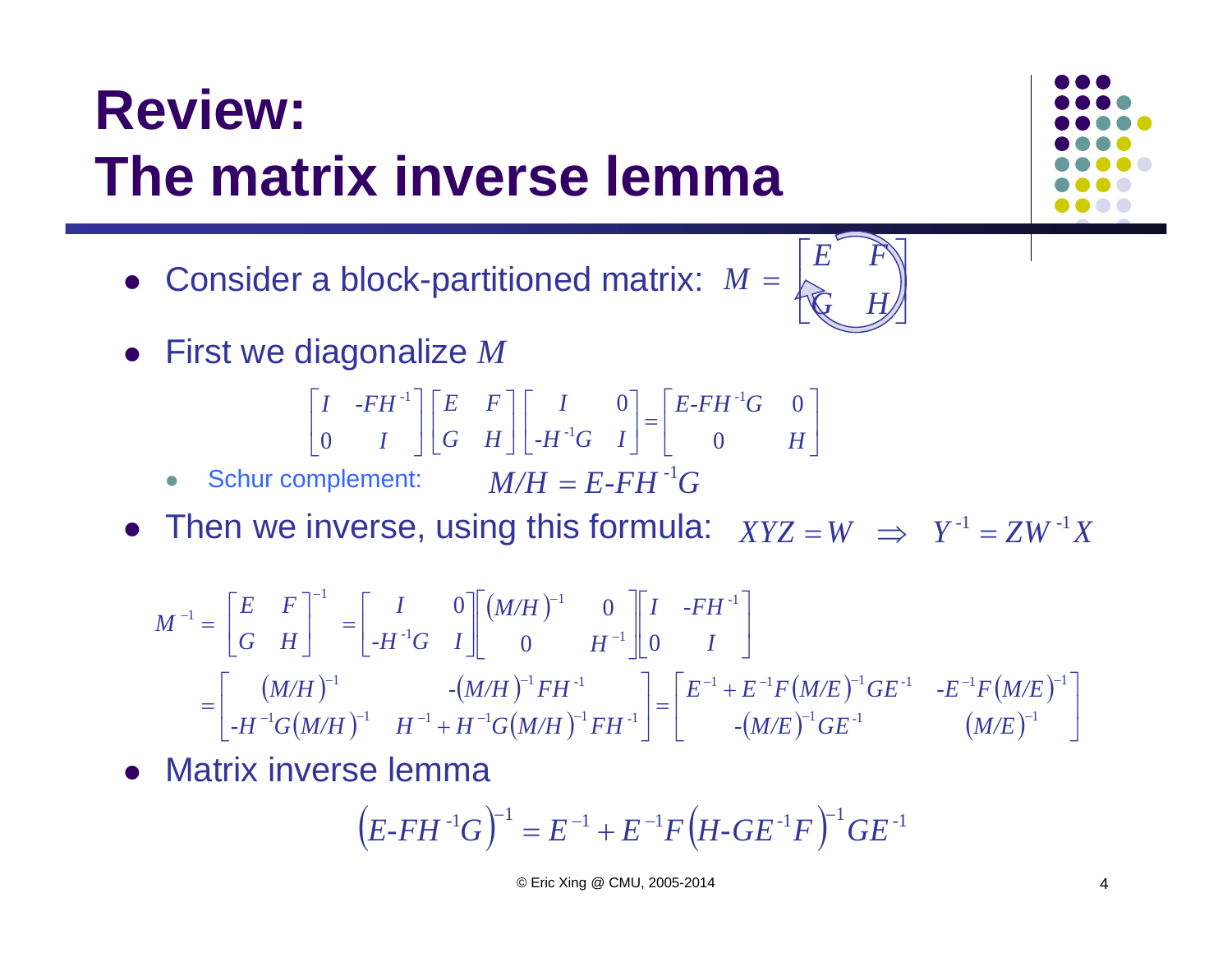# **Review: Some matrix algebra**

• Trace and derivatives

$$
\mathrm{tr}\big[A\big] \stackrel{\mathrm{def}}{=} \sum_i \mathbf{a}_{ii}
$$

 $\bullet$ Cyclical permutations

$$
\text{tr}[ABC] = \text{tr}[CAB] = \text{tr}[BCA]
$$

 $\bullet$ **Derivatives** 

$$
\frac{\partial}{\partial A} \operatorname{tr}[BA] = B^T
$$

$$
\frac{\partial}{\partial A} \operatorname{tr} \left[ x^T A x \right] = \frac{\partial}{\partial A} \operatorname{tr} \left[ x x^T A \right] = x x^T
$$

Determinants and derivatives

$$
\frac{\partial}{\partial A} \log |A| = A^{-1}
$$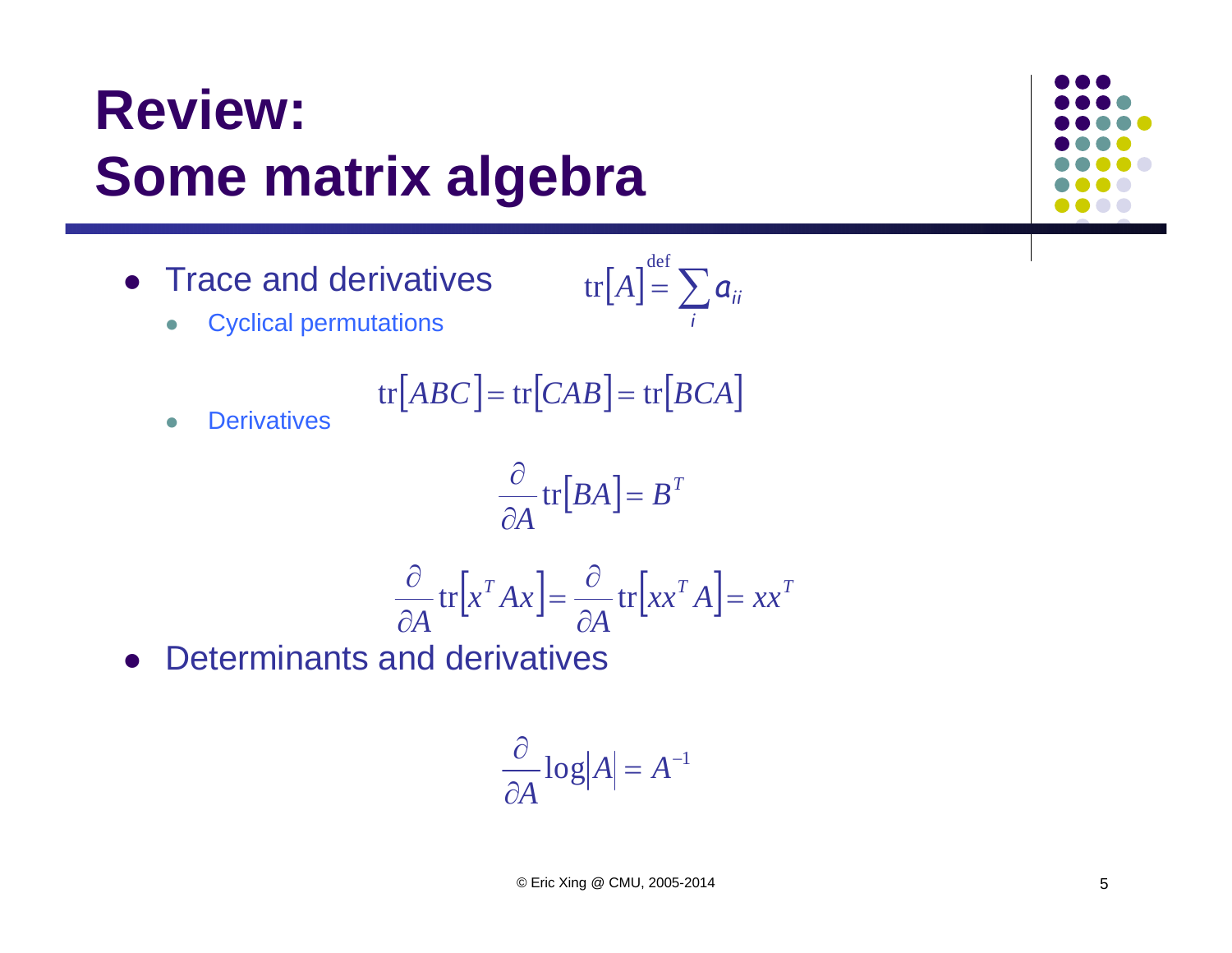### **Factor analysis**

**A***Y*

*X*

- An unsupervised linear regression model
	- $p(y|x) = \mathcal{N}(y; \mu + \Lambda x, \Psi)$  $p(x) = \mathcal{N}(x; 0, I)$

where  $\Lambda$  is called a factor loading matrix, and  $\Psi$  is diagonal.

- $y^3$  Geometric interpretation  $\bullet$  $v^2$  $y^1$ 
	- $\bullet$  To generate data, first generate a point within the manifold then add noise. Coordinates of point are components of latent variable.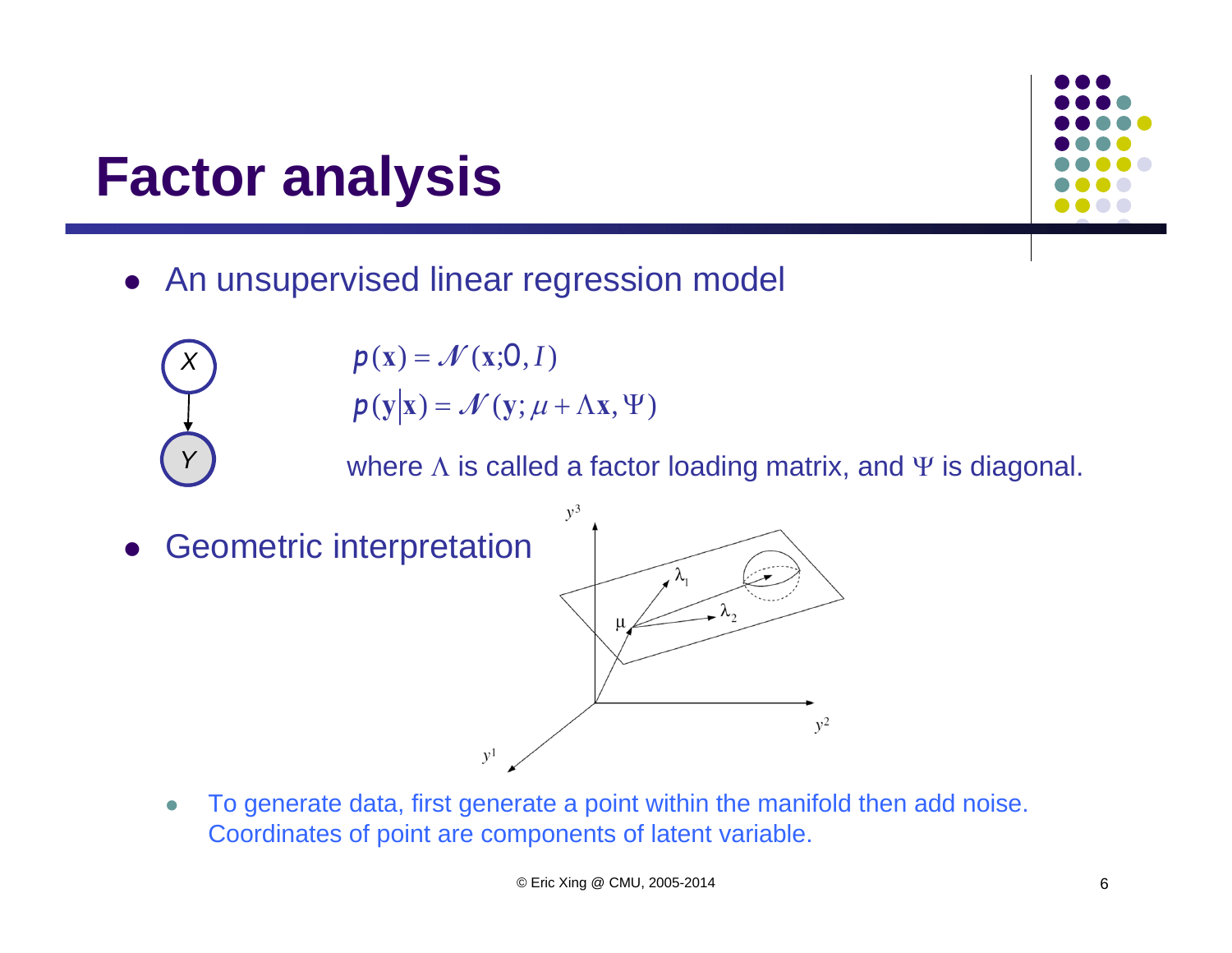# **Marginal data distribution**

- A marginal Gaussian (e.g.,  $p(x)$ ) times a conditional Gaussian (e.g., *p* ( **y**|**x**)) is a joint Gaussian
- Any marginal (e.g.,  $p(y)$  of a joint Gaussian (e.g.,  $p(x,y)$ ) is also a Gaussian
	- $\bullet$  Since the marginal is Gaussian, we can determine it by just computing its mean and variance. (Assume noise uncorrelated with data.)

$$
E[\mathbf{Y}] = E[\mu + \Lambda \mathbf{X} + \mathbf{W}] \qquad \text{where } \mathbf{W} \sim \mathcal{N}(\mathbf{0}, \Psi)
$$
  
\n
$$
= \mu + \Lambda E[\mathbf{X}] + E[\mathbf{W}]
$$
  
\n
$$
= \mu + \mathbf{0} + \mathbf{0} = \mu
$$
  
\n
$$
Var[\mathbf{Y}] = E[(\mathbf{Y} - \mu)(\mathbf{Y} - \mu)^{T}]
$$
  
\n
$$
= E[(\mu + \Lambda \mathbf{X} + \mathbf{W} - \mu)(\mu + \Lambda \mathbf{X} + \mathbf{W} - \mu)^{T}]
$$
  
\n
$$
= E[(\Lambda \mathbf{X} + \mathbf{W})(\Lambda \mathbf{X} + \mathbf{W})^{T}]
$$
  
\n
$$
= \Lambda E[\mathbf{X}\mathbf{X}^{T}]\Lambda^{T} + E[\mathbf{W}\mathbf{W}^{T}]
$$
  
\n
$$
= \Lambda \Lambda^{T} + \Psi
$$

**A***Y*

*X*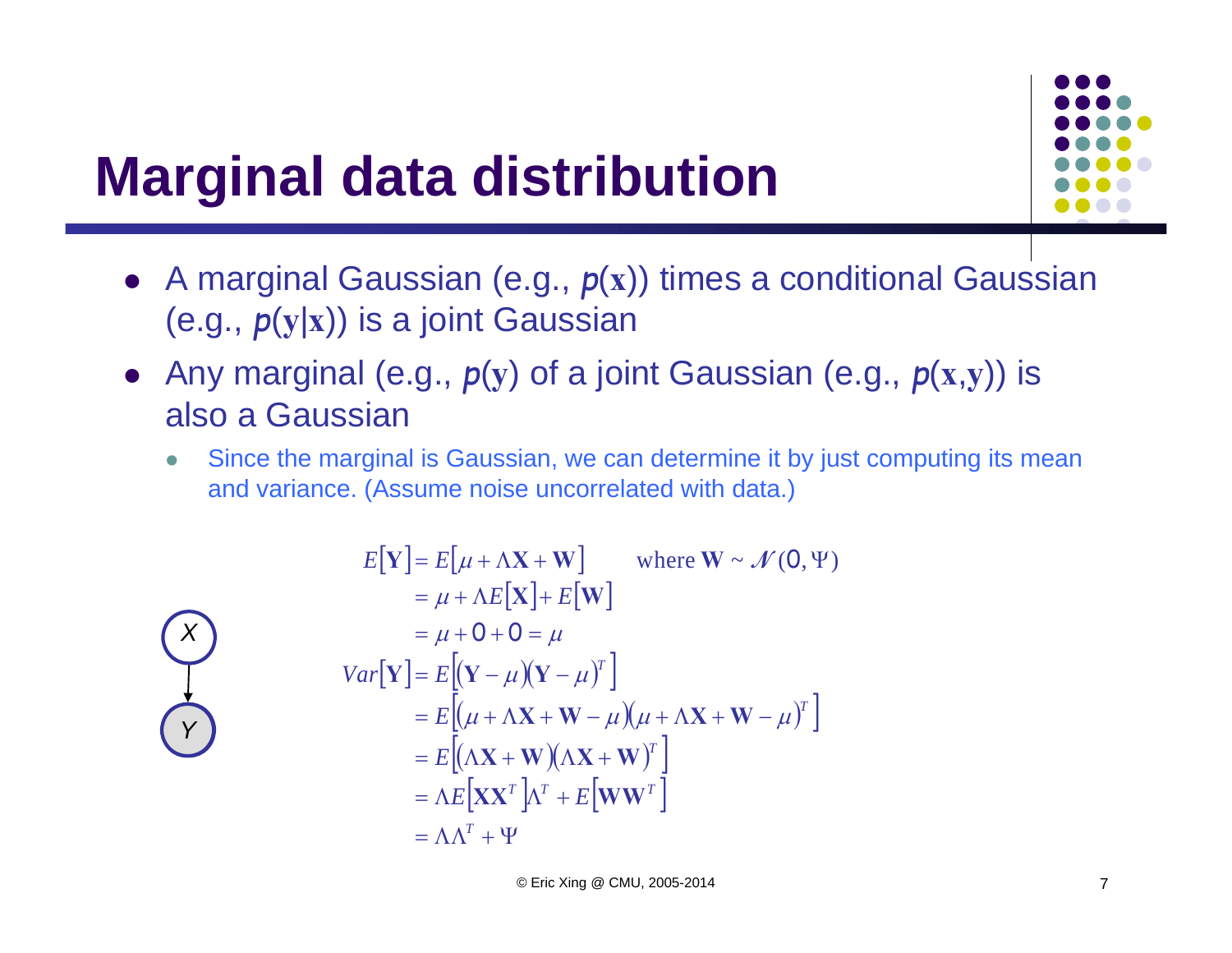# **FA = Constrained-Covariance Gaussian**



 $\bullet$ Marginal density for factor analysis ( **y** is *p*-dim, **x** is *k*-dim):

$$
\mathbf{p}(\mathbf{y} | \theta) = \mathcal{N}(\mathbf{y}; \mu, \Lambda \Lambda^T + \Psi)
$$

• So the effective covariance is the low-rank outer product of two long skinny matrices plus a diagonal matrix:



 $\bullet$  In other words, factor analysis is just a constrained Gaussian model. (If  $\Psi$  were not diagonal then we could model any Gaussian and it would be pointless.)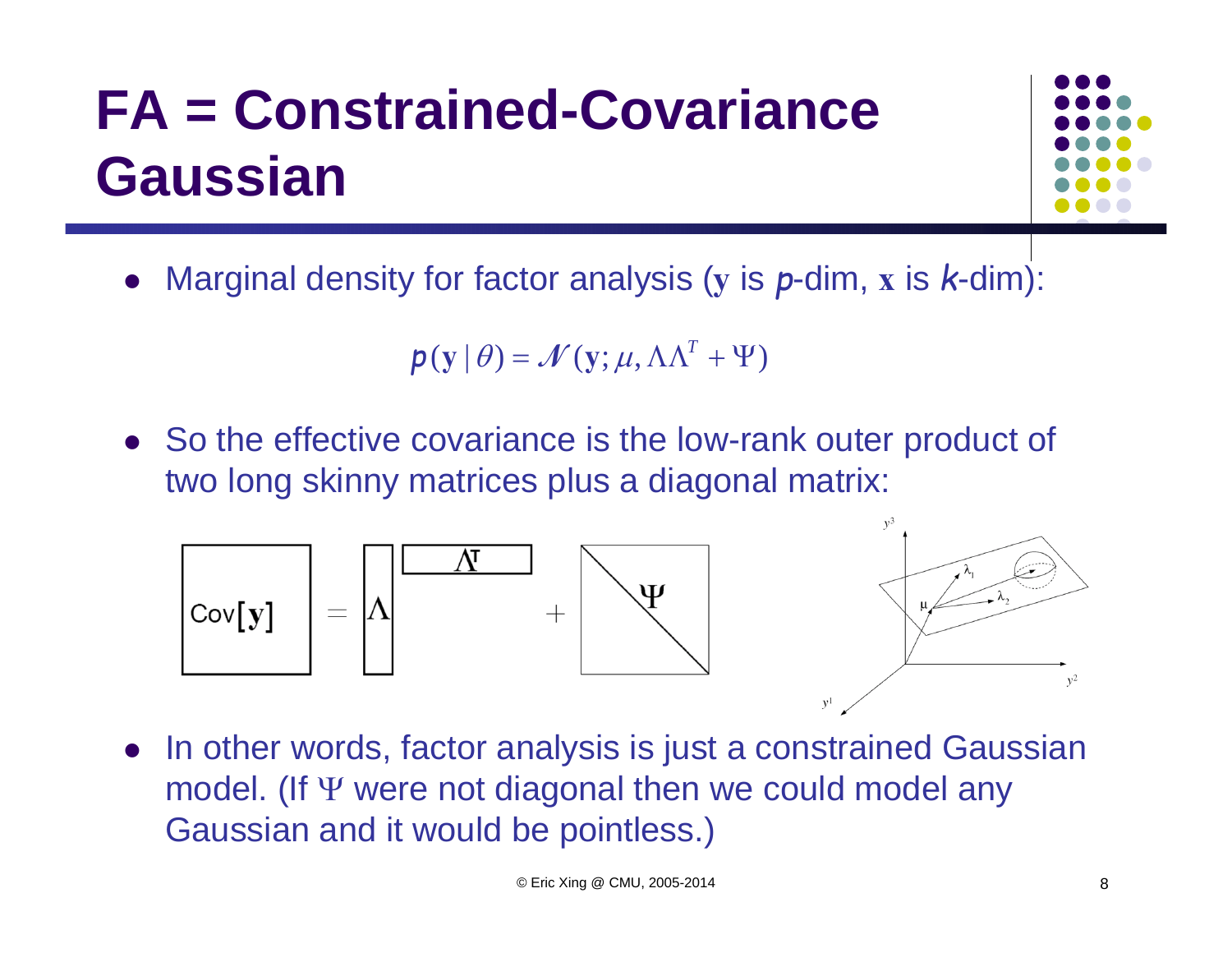# **FA joint distribution**

 $\bullet$ Model

 $p(y|x) = \mathcal{N}(y; \mu + \Lambda x, \Psi)$  $p(x) = \mathcal{N}(x; 0, I)$ 

Covariance between **x** and **y**

$$
Cov[\mathbf{X}, \mathbf{Y}] = E[(\mathbf{X} - \mathbf{O})(\mathbf{Y} - \mu)^{T}] = E[\mathbf{X}(\mu + \Lambda \mathbf{X} + \mathbf{W} - \mu)^{T}]
$$
  
=  $E[\mathbf{X}\mathbf{X}^{T}\Lambda^{T} + \mathbf{X}\mathbf{W}^{T}]$   
=  $\Lambda^{T}$ 

Hence the joint distribution of **x** and **y**:

$$
p\left(\begin{bmatrix} x \\ y \end{bmatrix}\right) = \mathcal{N}\left(\begin{bmatrix} x \\ y \end{bmatrix} \mid \begin{bmatrix} 0 \\ \mu \end{bmatrix}, \begin{bmatrix} I & \Lambda^T \\ \Lambda & \Lambda\Lambda^T + \Psi \end{bmatrix}\right)
$$

Assume noise is uncorrelated with data or latent variables.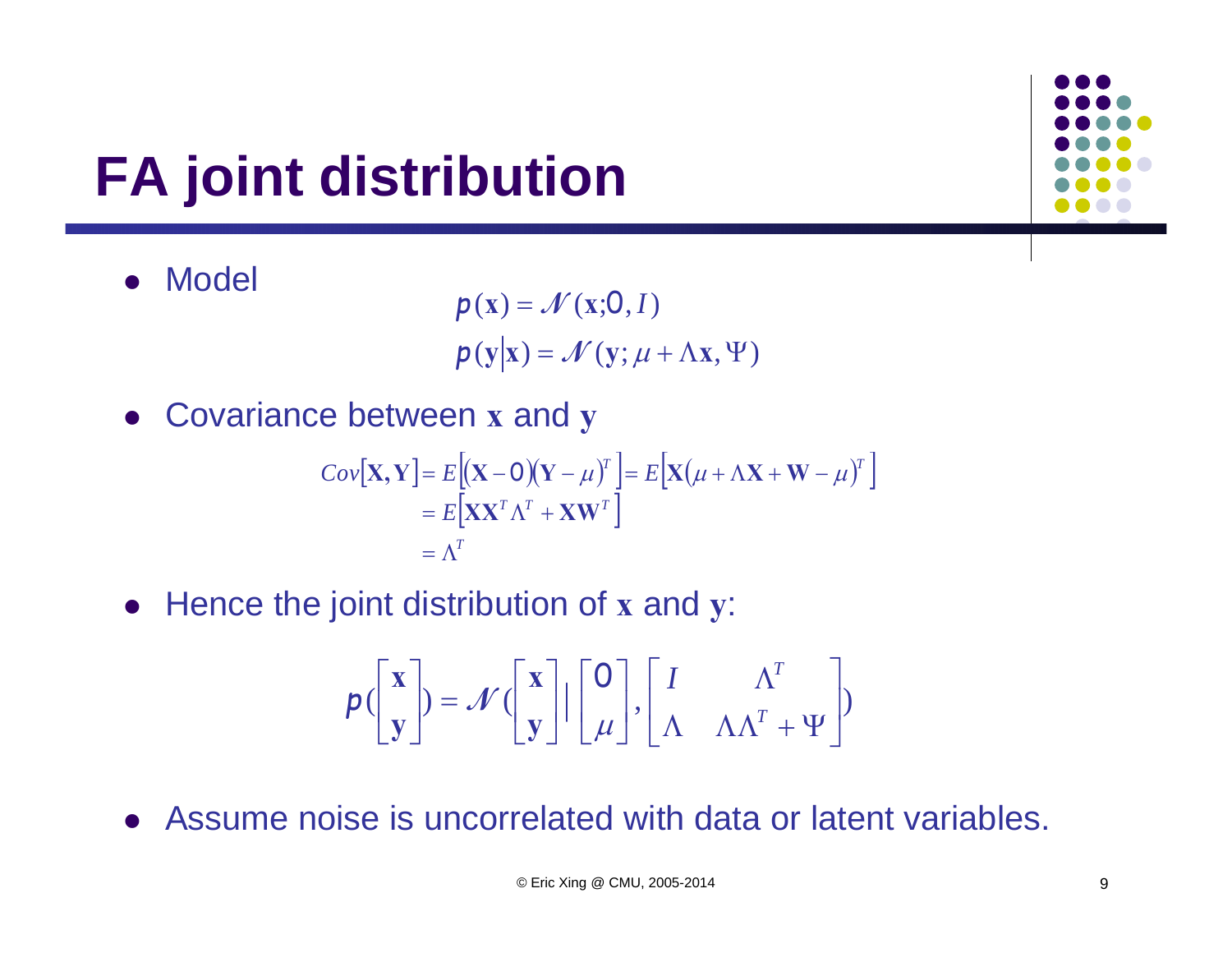# **Inference in Factor Analysis**

 Apply the Gaussian conditioning formulas to the joint distribution we derived above, where

L

Г

$$
\Sigma_{11} = I
$$
  
\n
$$
\Sigma_{12} = \Sigma_{12}^T = \Lambda^T
$$
  
\n
$$
\Sigma_{22} = (\Lambda \Lambda^T + \Psi)
$$

we can now derive the posterior of the latent variable **x** given  $\boldsymbol{\mathcal{D}}$  (bservation  $\mathbf{y}, \boldsymbol{p}(\mathbf{x}|\mathbf{y}) = \boldsymbol{\mathcal{N}}(\mathbf{x}|\mathbf{m}_{1|2}, \mathbf{V}_{1|2})$  , where

 $\left(M\!/\!H\,\right)^{\!-\!1} \hspace{1.5cm} \cdot \!\left(M\!/\!H\,\right)$ 

 $\bigl( M/H \bigr)^{\!-1} \quad H^{-1} \! + H^{-1} G\bigl( M/H \bigr)$ 

*-H*<sup>-1</sup>*G*(*M/H*)<sup>-1</sup>  $H^{-1}$  + *H*<sup>-1</sup>*G*(*M/H*)<sup>-1</sup> *FH*  $M/H$ <sup> $\bigcap$ </sup>  $\bigcap$   $\big(M/H\bigcap$ <sup>-</sup>  $FH$ </sup>

 $1C(M/H)^{-1}$   $H^{-1}$   $H^{-1}C(M/H)^{-1}$   $FH^{-1}$ 1  $(M/H)^{-1}$   $\mathbf{E}H^{-1}$ 

 $1$   $C$ [  $M$  /T  $V^{-1}$   $H^{-1}$   $H^{-1}$   $C$ [  $M$  /T  $V$  $-1$   $\left| \frac{1}{1} \right|$ 

 $\left[ \left( \frac{(M/H)^{-1}}{M/H} \right)^{-1} F H^{-1} \right]$ 

$$
\mathbf{m}_{1|2} = \mu_1 + \Sigma_{12} \Sigma_{22}^{-1} (\mathbf{y} - \mu_2) \qquad \mathbf{V}_{1|2} = \Sigma_{11} - \Sigma_{12} \Sigma_{22}^{-1} \Sigma_{21} \n= \Lambda^T (\Lambda \Lambda^T + \Psi)^{-1} (\mathbf{y} - \mu) \qquad = I - \Lambda^T (\Lambda \Lambda^T + \Psi)^{-1} \Lambda
$$

Applying the matrix inversion lemma

 $\Big( E\text{-}FH^{-1}G \Big)^{\!-1} = E^{-1} + E^{-1}F \Big( \! H\text{-}GE^{-1}F \Big)^{\!-1}GE^{-1}$ 

L

J

*-*

 $\lceil E^{-1} \rceil +$  $\left|=\right|$ 

 $+ H^{-1} G(M/H)$ <sup>-1</sup>  $FH^{-1}$  |  $\qquad - (M/E)^{-1} GE^{-1}$   $\qquad (M/E)^{-1}$ 

 $\bullet$ Here we only need to invert a matrix of size  $|x| \times |x|$ , instead of  $|y| \times |y|$ .  $\implies$   $V_{1|2} = (I + \Lambda^T \Psi^{-1} \Lambda)^{-1}$  $=(I + \Lambda^T \Psi^{-1} \Lambda)^T$  $V_{1|2} = (I + \Lambda^T \Psi^{-1} \Lambda)^{-1}$   $m_{1|2} = V_{1|2} \Lambda^T \Psi^{-1}$ **<sub>1|2</sub>**  $\Lambda^T \Psi^{-1} (\mathbf{y} - \mu)$ *T*

© Eric Xing @ CMU, 2005-2014 10

 $\big(M\!/E\big)^{\!-\!1}GE^{\!-\!1}$  -  $E^{\!-\!1}F\big(M\!/E\big)$  $(M/E)^{-1}GE^{-1}$   $(M/E)^{-1}$  $\left[E^{-1} + E^{-1}F(M/E)^{-1}GE^{-1} - E^{-1}F(M/E)^{-1}\right]$ 

 $1 \, \text{C} \, \text{F}^{-1}$   $\left( M \, \text{F} \right)^{-1}$ 

*- M/E GE M/E*  $E^{-1} + E^{-1}F(M/E)^{-1}GE^{-1}$   $-E^{-1}F(M/E)$ 

 $1 + p^{-1} p (\mu / p)^{-1} C p^{-1} = p^{-1} p (\mu / p)^{-1}$ 

*-*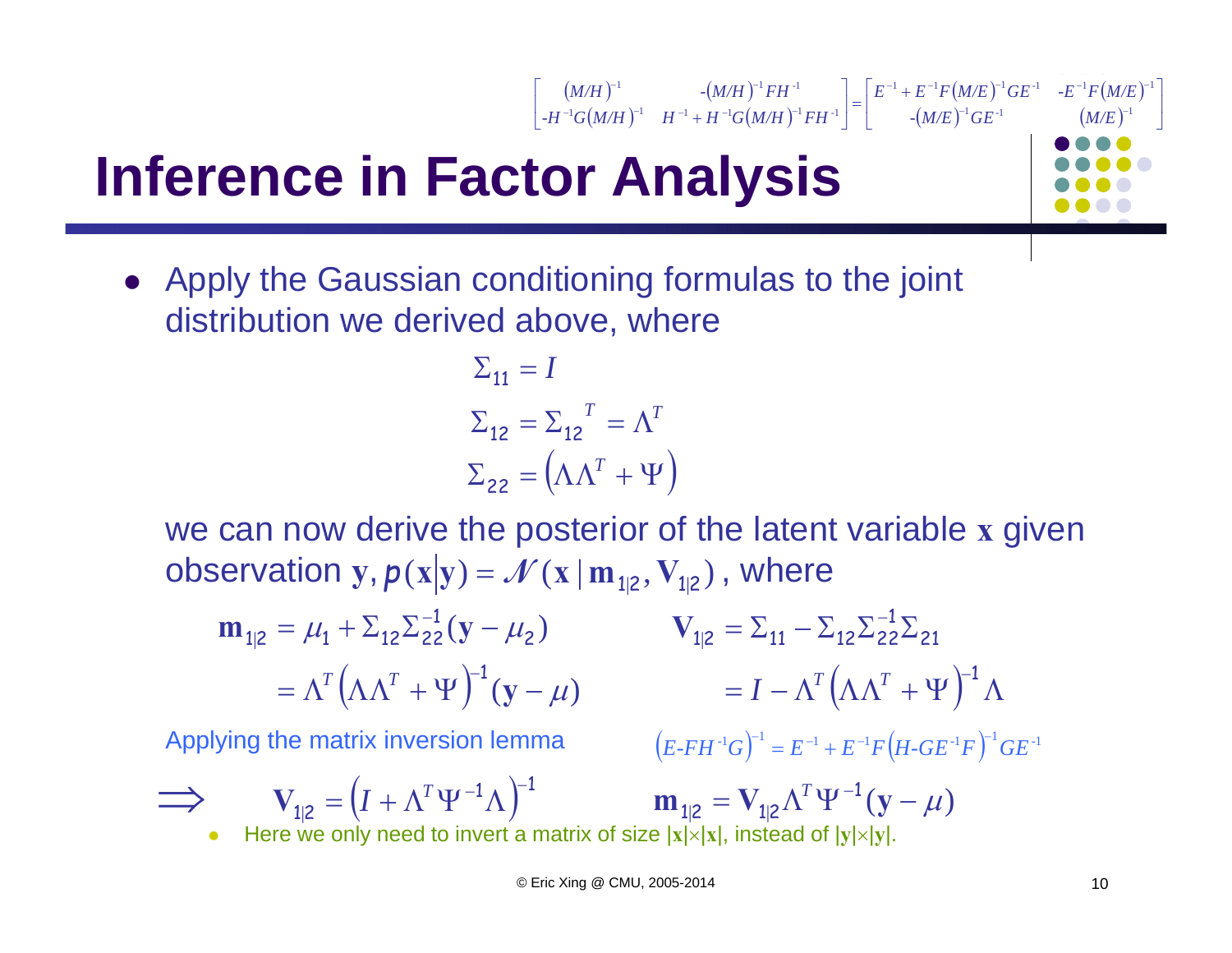# **Geometric interpretation: inference is linear projection**



$$
p(x|y) = \mathcal{N}(x; m_{1|2}, V_{1|2})
$$

 $\Lambda_{1|2} = \left( I + \Lambda^T \Psi^{-1} \Lambda \right)^{-1}$  $= (I + \Lambda^T \Psi^{-1} \Lambda)^T$  $V_{1|2} = (I + \Lambda^T \Psi^{-1} \Lambda)^{-1}$   $m_{1|2} = V_{1|2} \Lambda^T \Psi^{-1}$ **<sub>1|2</sub>**  $\Lambda^T \Psi^{-1} (\mathbf{y} - \mu)$ *T*

- $\bullet$ Posterior covariance does not depend on observed data **y**!
- $\bullet$ Computing the posterior mean is just a linear operation:

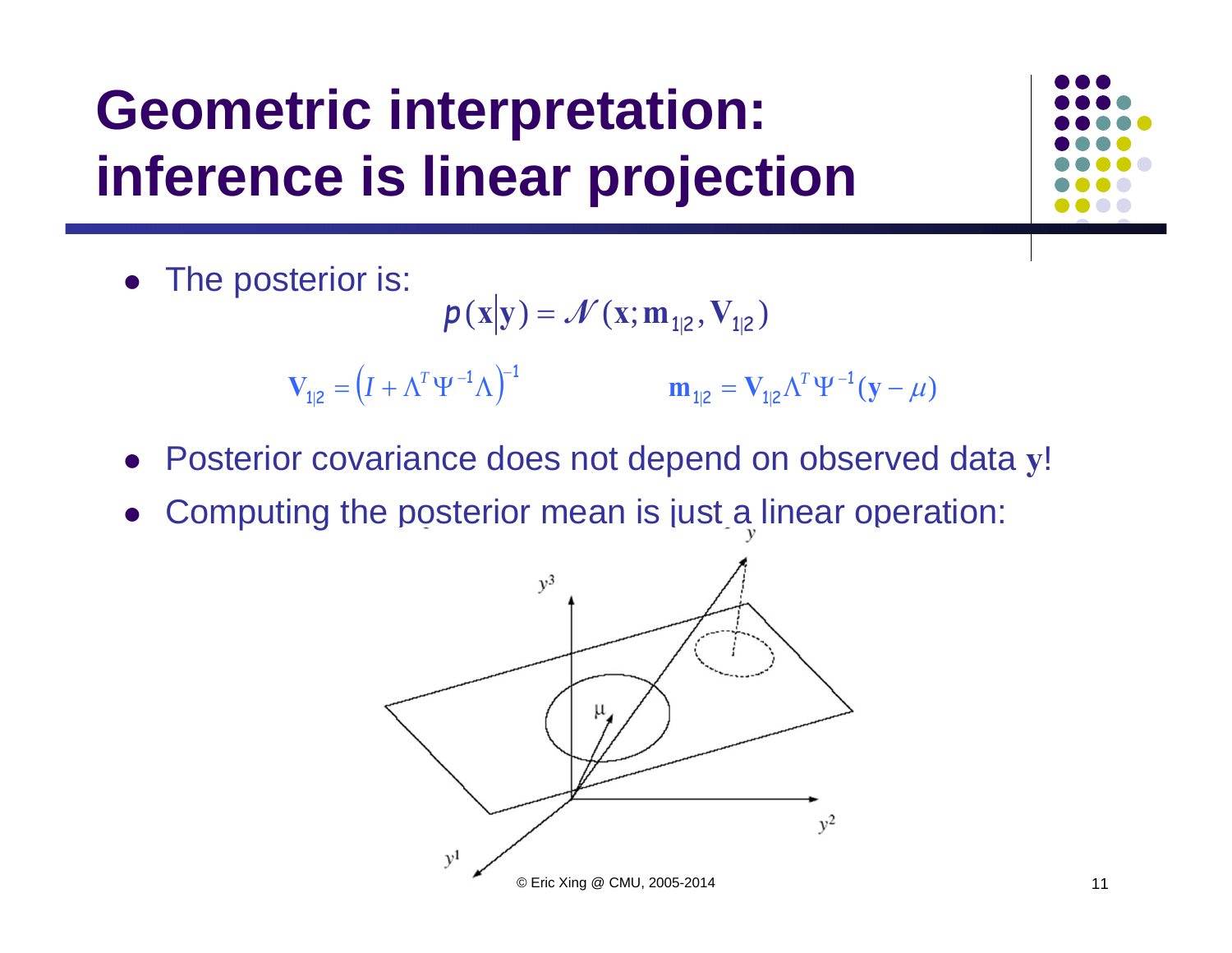

### **Learning FA**

- Now, assume that we are given  $\{y_n\}$  (the observation on highdimensional data) only
- We have derived how to estimate  $x_n$  from  $P(X|Y)$
- How can we learning the model?
	- $\bullet$ Loading matrix  $\Lambda$
	- $\bullet$ Manifold center  $\mu$
	- $\bullet$ Variance  $\Psi$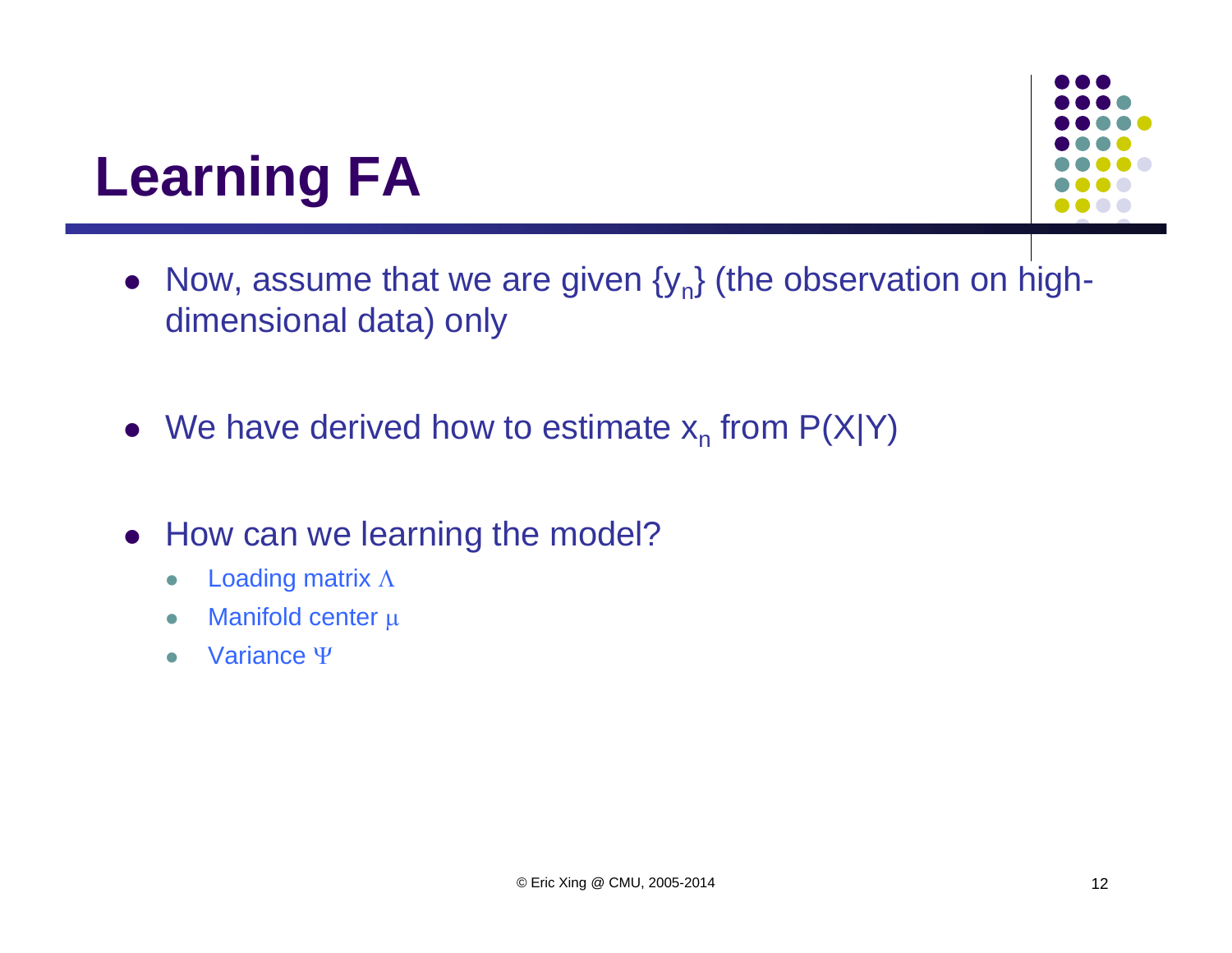## **EM for Factor Analysis**



• Incomplete data log likelihood function (marginal density of y)

$$
\ell(\theta, D) = -\frac{N}{2} \log \left| \Lambda \Lambda^{T} + \Psi \right| - \frac{1}{2} \sum_{n} \left( y_{n} - \mu \right)^{T} \left( \Lambda \Lambda^{T} + \Psi \right)^{-1} (\mathbf{y}_{n} - \mu)
$$
  
=  $-\frac{N}{2} \log \left| \Lambda \Lambda^{T} + \Psi \right| - \frac{1}{2} \text{tr} \left[ \left( \Lambda \Lambda^{T} + \Psi \right)^{-1} \mathbf{S} \right], \qquad \text{where } \mathbf{S} = \sum_{n} \left( \mathbf{y}_{n} - \mu \right) (\mathbf{y}_{n} - \mu)^{T}$ 

- $\bullet$ • Estimating  $\mu$  is trivial:  $\hat{\mu}^{ML} = \frac{1}{N} \sum_{n} \gamma_n$
- $\bullet$ • Parameters  $\Lambda$  and  $\Psi$  are coupled nonlinearly in log-likelihood
- $\bullet$ Complete log likelihood

$$
\ell_{c}(\theta, D) = \sum_{n} \log p(x_{n}, y_{n}) = \sum_{n} \log p(x_{n}) + \log p(y_{n} | x_{n})
$$
  
=  $-\frac{N}{2} \log |I| - \frac{1}{2} \sum_{n} x_{n}^{\top} x_{n} - \frac{N}{2} \log |\Psi| - \frac{1}{2} \sum_{n} (y_{n} - \Lambda x_{n})^{\top} \Psi^{-1} (y_{n} - \Lambda x_{n})$   
=  $-\frac{N}{2} \log |\Psi| - \frac{1}{2} \sum_{n} \text{tr}[x_{n} x_{n}^{\top}] - \frac{N}{2} \text{tr}[S \Psi^{-1}], \qquad \text{where } S = \frac{1}{N} \sum_{n} (y_{n} - \Lambda x_{n}) (y_{n} - \Lambda x_{n})^{\top}$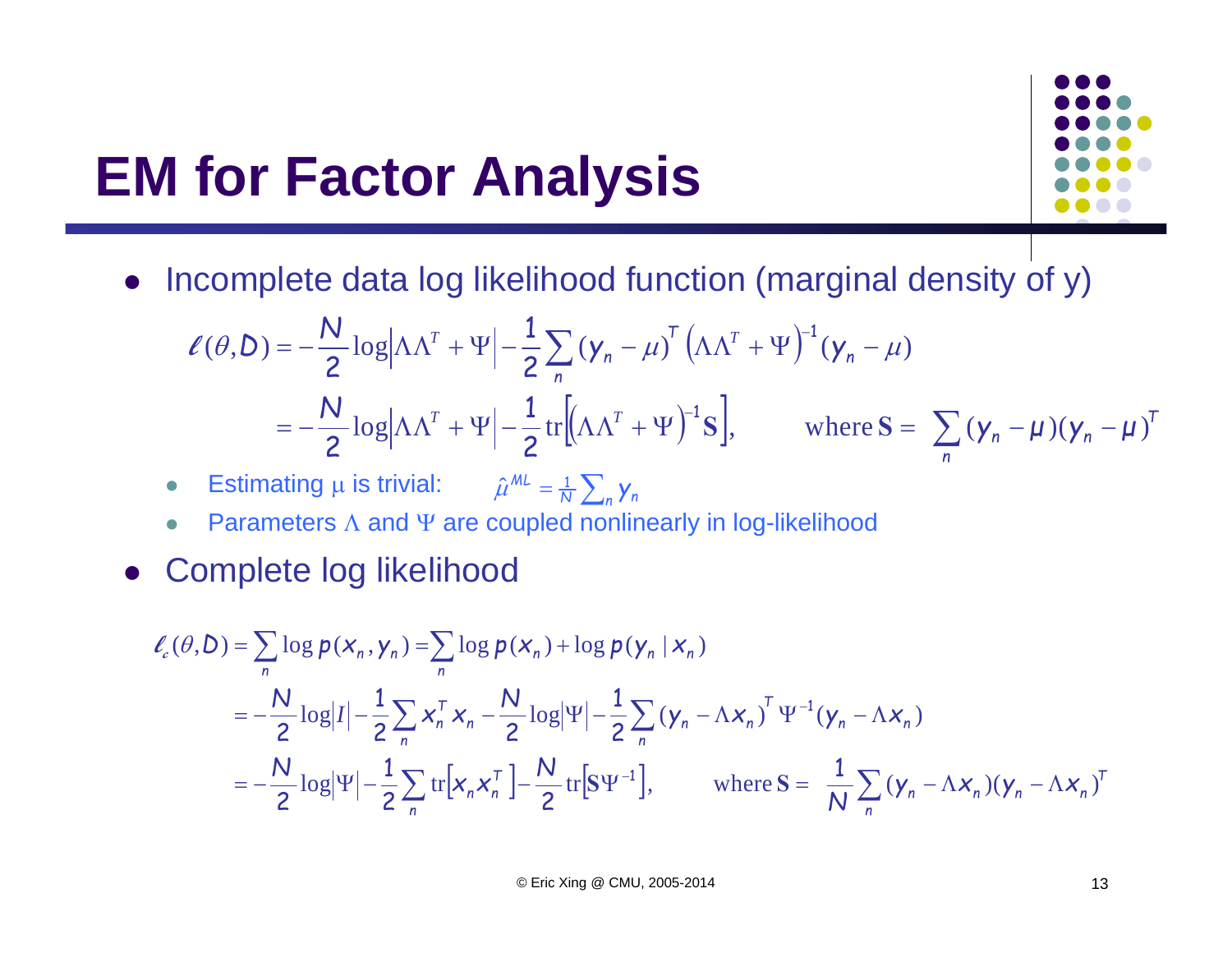# **E-step for Factor Analysis**

• Compute 
$$
\langle \ell_c(\theta, D) \rangle_{p(x|y)}
$$

$$
\langle \ell_c(\theta, D) \rangle = -\frac{N}{2} \log |\Psi| - \frac{1}{2} \sum_n \text{tr} \Big[ \langle X_n X_n^{\top} \rangle \Big] - \frac{N}{2} \text{tr} \Big[ \langle S \rangle \Psi^{-1} \Big]
$$
  

$$
\langle S \rangle = \frac{1}{N} \sum_n (\mathbf{y}_n \mathbf{y}_n^{\top} - \mathbf{y}_n \langle X_n^{\top} \rangle \Lambda^{\top} - \Lambda \langle X_n^{\top} \rangle \mathbf{y}_n^{\top} + \Lambda \langle X_n X_n^{\top} \rangle \Lambda^{\top})
$$
  

$$
\langle X_n \rangle = E[X_n | \mathbf{y}_n]
$$
  

$$
\langle X_n X_n^{\top} \rangle = Var[X_n | \mathbf{y}_n] + E[X_n | \mathbf{y}_n] E[X_n | \mathbf{y}_n]
$$

 $\bullet$ Recall that we have derived:

$$
\mathbf{V}_{1|2} = (I + \Lambda^T \Psi^{-1} \Lambda)^{-1} \qquad \mathbf{m}_{1|2} = \mathbf{V}_{1|2} \Lambda^T \Psi^{-1} (\mathbf{y} - \mu)
$$

 $\langle X_n \rangle = \mathbf{m}_{X_n|y_n} = \mathbf{V}_{1|2} \Lambda^T \Psi^{-1} (\mathbf{y}_n - \mu)$  $\langle X_n \rangle = \mathbf{m}_{X_n|Y_n} = \mathbf{V}_{1|2} \Lambda^T$  $\mathbf{x}_n | y_n \mathbf{m}_{X_n | y}^T$ and  $\langle X_n X_n^{\top} \rangle = V_{1|2} + \mathbf{m}_{X_n|y_n} \mathbf{m}_{X_n|y_n}^{\top}$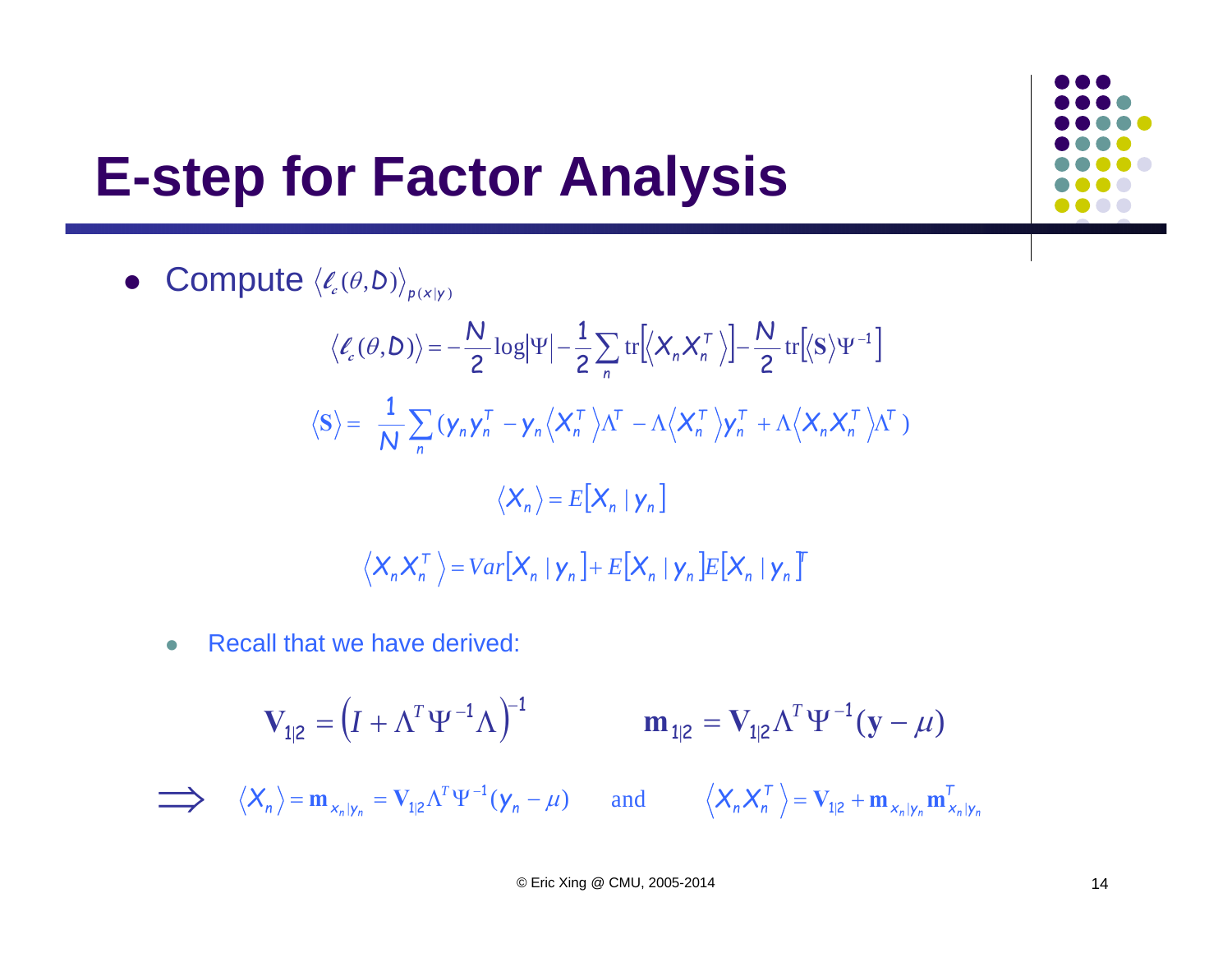

### **M-step for Factor Analysis**

- Take the derivates of the expected complete log likelihood wrt. parameters.
	- $\bullet$ Using the trace and determinant derivative rules:

$$
\frac{\partial}{\partial \Psi^{-1}} \langle \ell_e \rangle = \frac{\partial}{\partial \Psi^{-1}} \left( -\frac{N}{2} \log |\Psi| - \frac{1}{2} \sum_n \text{tr} \left[ \langle X_n X_n^T \rangle \right] - \frac{N}{2} \text{tr} \left[ \langle S \rangle \Psi^{-1} \right] \right)
$$

$$
= \frac{N}{2} \Psi - \frac{N}{2} \langle S \rangle \qquad \Longrightarrow \qquad \Psi^{t+1} = \langle S \rangle
$$

$$
\frac{\partial}{\partial \Lambda} \langle \ell_{c} \rangle = \frac{\partial}{\partial \Lambda} \left( -\frac{N}{2} \log |\Psi| - \frac{1}{2} \sum_{n} \text{tr} \left[ \langle X_{n} X_{n}^{\top} \rangle \right] - \frac{N}{2} \text{tr} \left[ \langle S \rangle \Psi^{-1} \right] \right) = -\frac{N}{2} \Psi^{-1} \frac{\partial}{\partial \Lambda} \langle S \rangle
$$
\n
$$
= -\frac{N}{2} \Psi^{-1} \frac{\partial}{\partial \Lambda} \left( \frac{1}{N} \sum_{n} \left( \mathbf{y}_{n} \mathbf{y}_{n}^{\top} - \mathbf{y}_{n} \langle X_{n}^{\top} \rangle \Lambda^{\top} - \Lambda \langle X_{n}^{\top} \rangle \mathbf{y}_{n}^{\top} + \Lambda \langle X_{n} X_{n}^{\top} \rangle \Lambda^{\top} \right) \right)
$$
\n
$$
= \Psi^{-1} \sum_{n} \mathbf{y}_{n} \langle X_{n}^{\top} \rangle - \Psi^{-1} \Lambda \sum_{n} \langle X_{n} X_{n}^{\top} \rangle \qquad \Longrightarrow \qquad \Lambda^{t+1} = \left( \sum_{n} \mathbf{y}_{n} \langle X_{n}^{\top} \rangle \right) \left( \sum_{n} \langle X_{n} X_{n}^{\top} \rangle \right)^{-1}
$$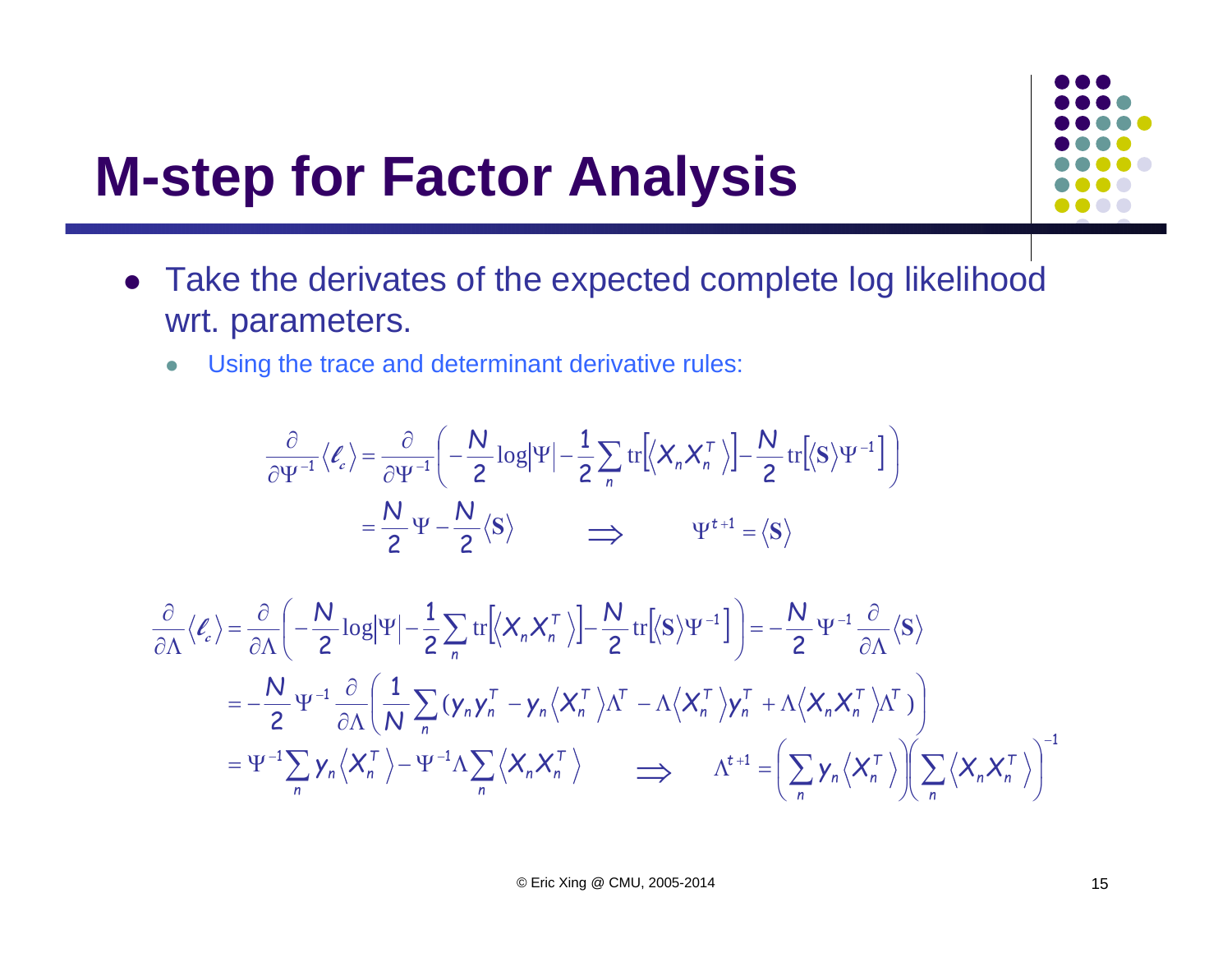# **Model Invariance and Identifiability**



- There is *degeneracy* in the FA model.
- Since  $\Lambda$  only appears as outer product  $\Lambda\Lambda^{T}$ , the model is invariant to rotation and axis flips of the latent space.
- We can replace  $\Lambda$  with  $\Lambda Q$  for any orthonormal matrix Q and the model remains the same:  $(\Lambda{\mathsf Q})(\Lambda{\mathsf Q})^{\rm T}\!\!=\!\! \Lambda({\mathsf Q}{\mathsf Q}^{\rm T}\!$  $)\Lambda$  $T = \Lambda \Lambda$ Τ.
- This means that there is no "one best" setting of the parameters. An infinite number of parameters all give the ML score!
- Such models are called un-identifiable since two people both fitting ML parameters to the identical data will not be guaranteed to identify the same parameters.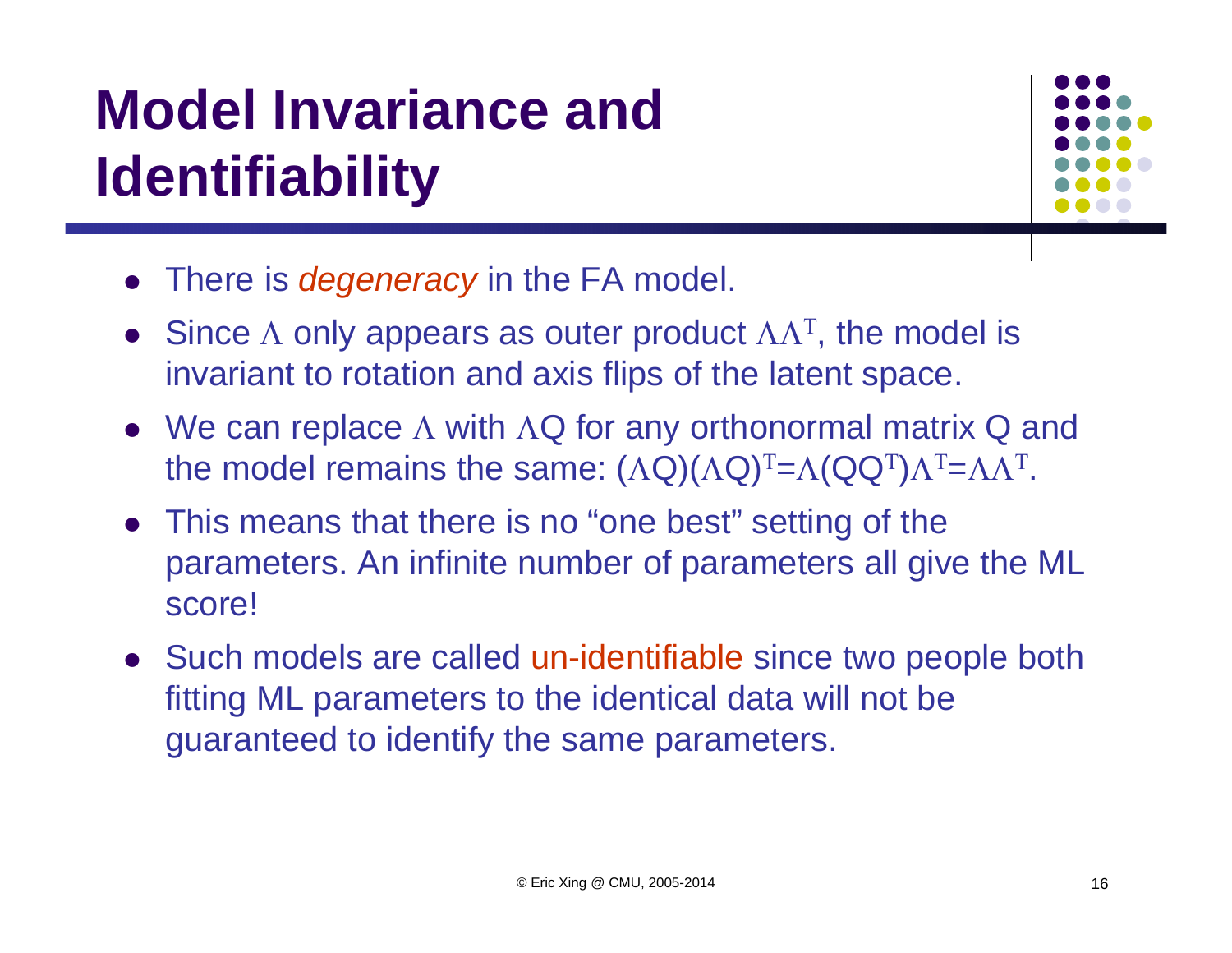### **A road map to more complex dynamic models A***XY***A***XY***A***X*discrete *Y*discrete discretecontinuous continuous continuous Mixture model e.g., mixture of multinomials Mixture model e.g., mixture of Gaussians Factor analysis *x***A***1* $(X_2)$   $(X_3)$  <sup>3</sup>  $\cdots$   $(X_N)$ *y2* $y_1$   $\rightarrow$   $(y_2)$   $\rightarrow$   $(y_3)$   $\rightarrow$   $\cdots$   $\rightarrow$   $(y_N)$  *... ... x***A***1* $(X_2)$   $(X_3)$  <sup>3</sup>  $\cdots$   $(X_N)$ *y2* $y_1$   $\rightarrow$   $(y_2)$   $\rightarrow$   $(y_3)$   $\rightarrow$   $\cdots$   $\rightarrow$   $(y_N)$  *... ... x***A***1* $(X_2)$   $(X_3)$  <sup>3</sup>  $\cdots$   $(X_N)$ *y2* $y_1$   $\rightarrow$  (  $y_2$   $\rightarrow$  (  $y_3$   $\rightarrow$   $\cdots$   $\rightarrow$  (  $y_N$  *... ...* **HMM** (for discrete sequential data, e.g., text) HMM(for continuous sequential data, e.g., speech signal) State space model **... ... ... ...** *x***A***1* $(X_2)$   $(X_3)$  **···**  $(X_N)$ *yk1 yk2 yk3 ykN ... ... y11y* <del>} / (</del> y<sub>12</sub> } / ( y<sub>13</sub> } → … / ( y<sub>1N</sub> *... S1* $(S_1) \rightarrow (S_2) \rightarrow (S_3) \rightarrow \dots \rightarrow (S_N)$  *...*  **... ... ... ...** *x***A***1* $(X_2)$   $(X_3)$  **···**  $(X_N)$ *yk1 yk2 yk3 ykN ... ... y11y* <del>} / (</del> y<sub>12</sub> } / ( y<sub>13</sub> } → … / ( y<sub>1N</sub> *... S1* $(S_1) \rightarrow (S_2) \rightarrow (S_3) \rightarrow \dots \rightarrow (S_N)$  *...*  Factorial HMM  $\left(\frac{V_{k_1}}{V_{k_2}}\right)$   $\left(\frac{V_{k_3}}{V_{k_4}}\right)$  Switching SSM

© Eric Xing @ CMU, 2005-2014 17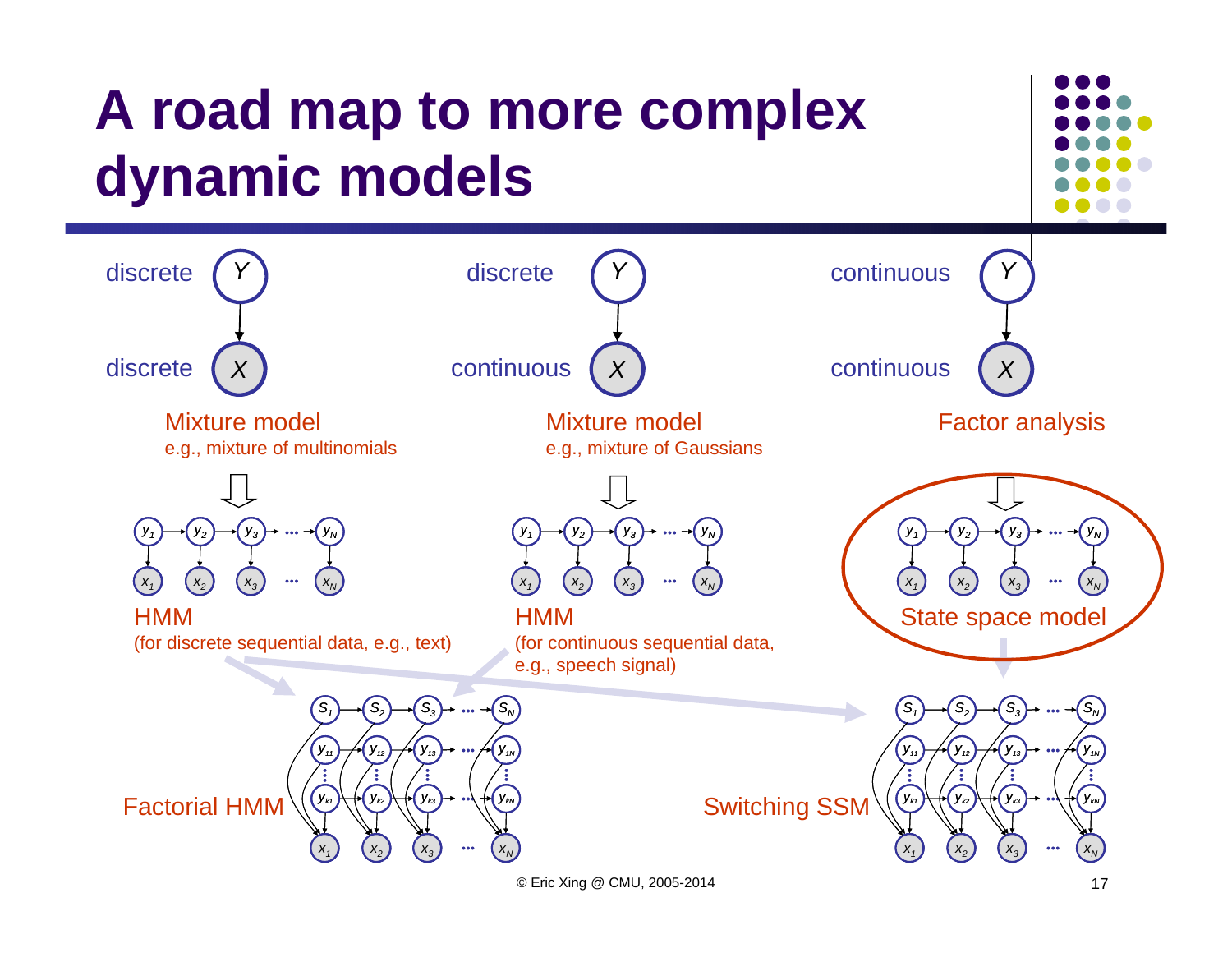# **State space models (SSM)**



A sequential FA or a continuous state HMM



$$
\mathbf{x}_{t} = A\mathbf{x}_{t-1} + G\mathbf{w}_{t}
$$
\n
$$
\mathbf{y}_{t} = C\mathbf{x}_{t-1} + \mathbf{v}_{t}
$$
\n
$$
\mathbf{w}_{t} \sim \mathcal{N}(0; Q), \quad \mathbf{v}_{t} \sim \mathcal{N}(0; R)
$$
\n
$$
\mathbf{x}_{0} \sim \mathcal{N}(0; \Sigma_{0}),
$$

This is a linear dynamic system.

 $\bullet$ In general,

 $y_t = g(x_{t-1}) + v_t$  $\mathbf{x}_t = f(\mathbf{x}_{t-1}) + G \mathbf{w}_t$ 

where *f* is an (arbitrary) dynamic model, and *<sup>g</sup>* is an (arbitrary) observation model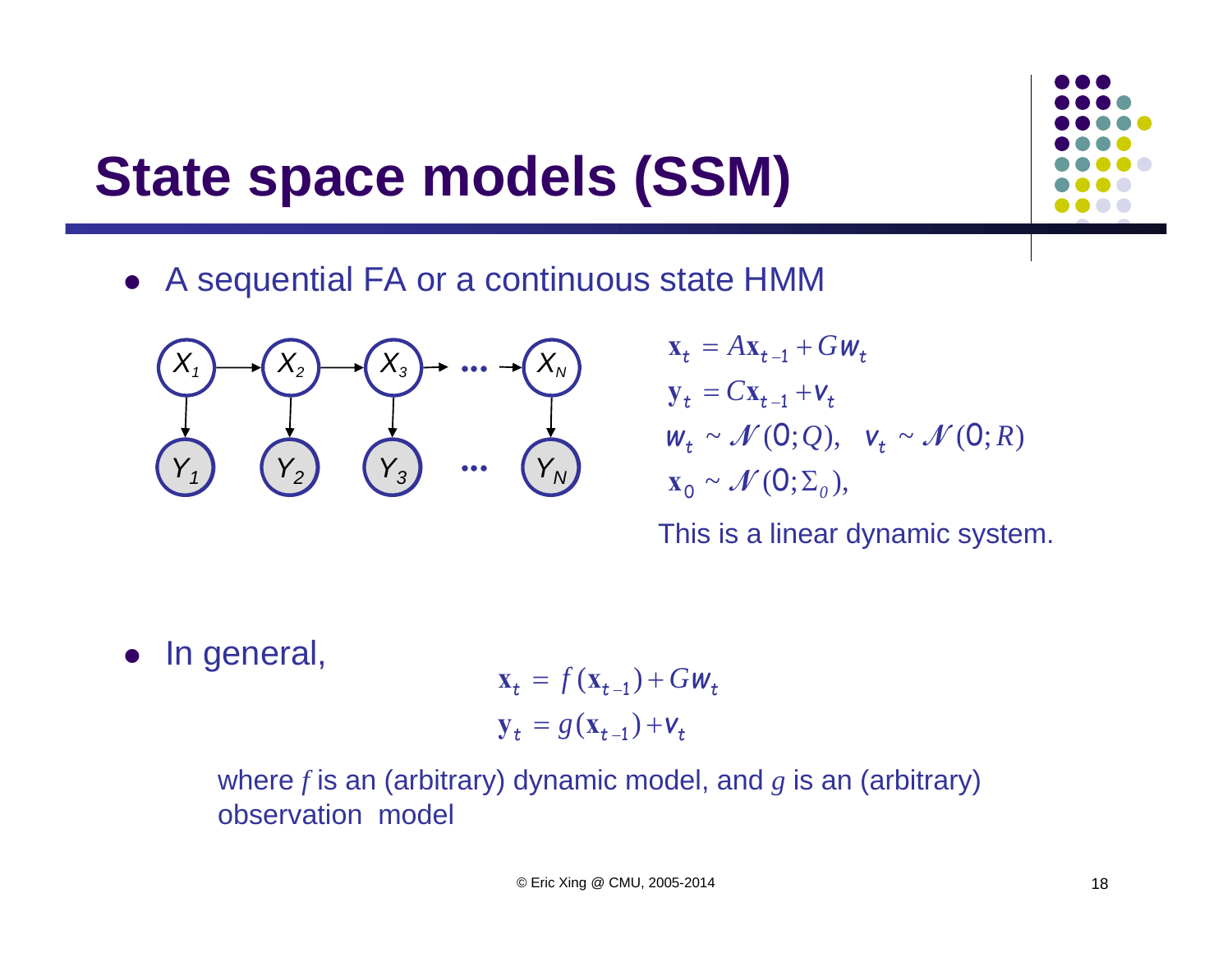# **LDS for 2D tracking**



• Dynamics: new position =  $old$  position +  $\Delta \times velocity + noise$ (constant velocity model, Gaussian noise)

$$
\begin{pmatrix} x_t^1 \\ x_t^2 \\ \dot{x}_t^1 \\ \dot{x}_t^2 \end{pmatrix} = \begin{pmatrix} 1 & 0 & \Delta & 0 \\ 0 & 1 & 0 & \Delta \\ 0 & 0 & 1 & 0 \\ 0 & 0 & 0 & 1 \end{pmatrix} \begin{pmatrix} x_{t-1}^1 \\ x_{t-1}^2 \\ \dot{x}_{t-1}^1 \\ \dot{x}_{t-1}^2 \end{pmatrix} + \text{noise}
$$

 Observation: project out first two components (we observe Cartesian position of object - linear!)

$$
\begin{pmatrix} \gamma_t^1 \\ \gamma_t^2 \end{pmatrix} = \begin{pmatrix} 1 & 0 & 0 & 0 \\ 0 & 1 & 0 & 0 \end{pmatrix} \begin{pmatrix} x_t^1 \\ x_t^2 \\ \dot{x}_t^1 \\ \dot{x}_t^2 \end{pmatrix} + \text{noise}
$$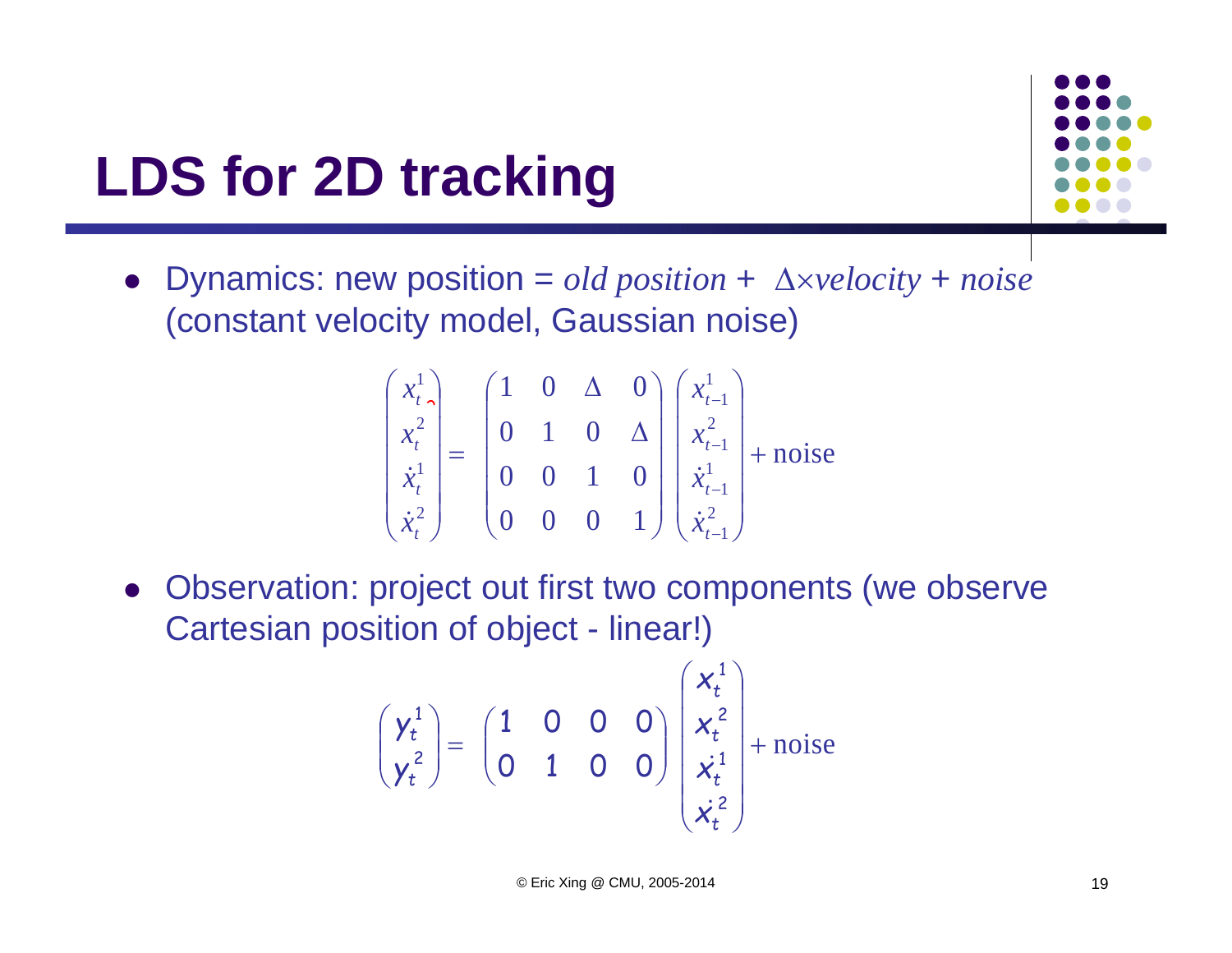### **The inference problem 1**



- $\bullet$  The Kalman filter is a way to perform exact online inference (sequential Bayesian updating) in an LDS.
- $\bullet$ It is the Gaussian analog of the forward algorithm for HMMs:

$$
\boldsymbol{p}(\mathbf{X}_t = \boldsymbol{i} \mid \mathbf{y}_{1t}) = \alpha_t^i \propto \boldsymbol{p}(\mathbf{y}_t \mid \mathbf{X}_t = \boldsymbol{i}) \sum_j \boldsymbol{p}(\mathbf{X}_t = \boldsymbol{i} \mid \mathbf{X}_{t-1} = \boldsymbol{j}) \alpha_{t-1}^j
$$

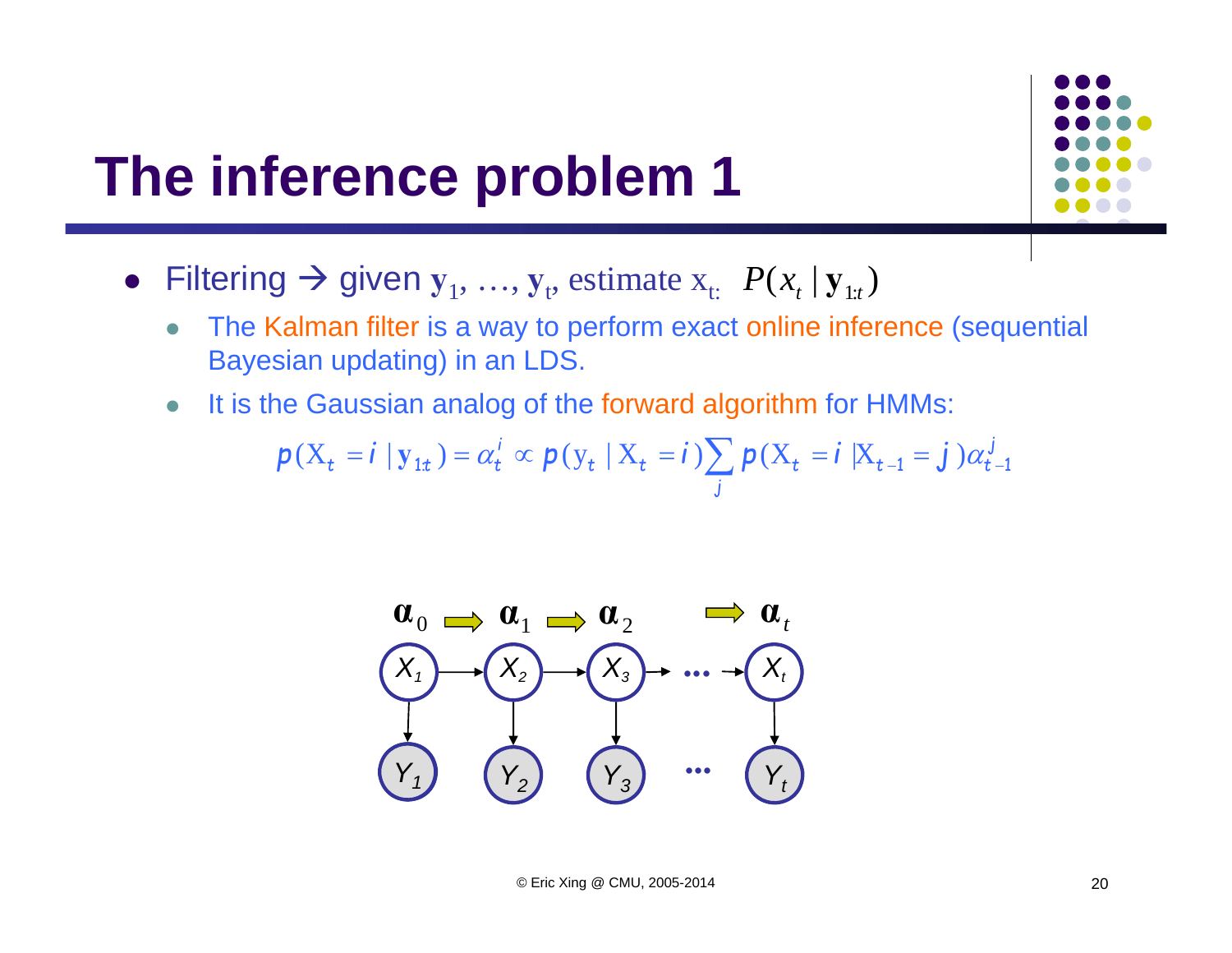### **The inference problem 2**



- Smoothing  $\rightarrow$  given  $y_1, ..., y_T$ , estimate  $x_t$  (t<T)
	- $\bullet$  The Rauch-Tung-Strievel smoother is a way to perform exact off-line inference in an LDS. It is the Gaussian analog of the forwards-backwards (alpha-gamma) algorithm:



$$
p(X_{t} = i | y_{1:T}) = \gamma_{t}^{i} \propto \sum_{j} \alpha_{t}^{i} P(X_{t+1}^{j} | X_{i}^{j}) \gamma_{t+1}^{j}
$$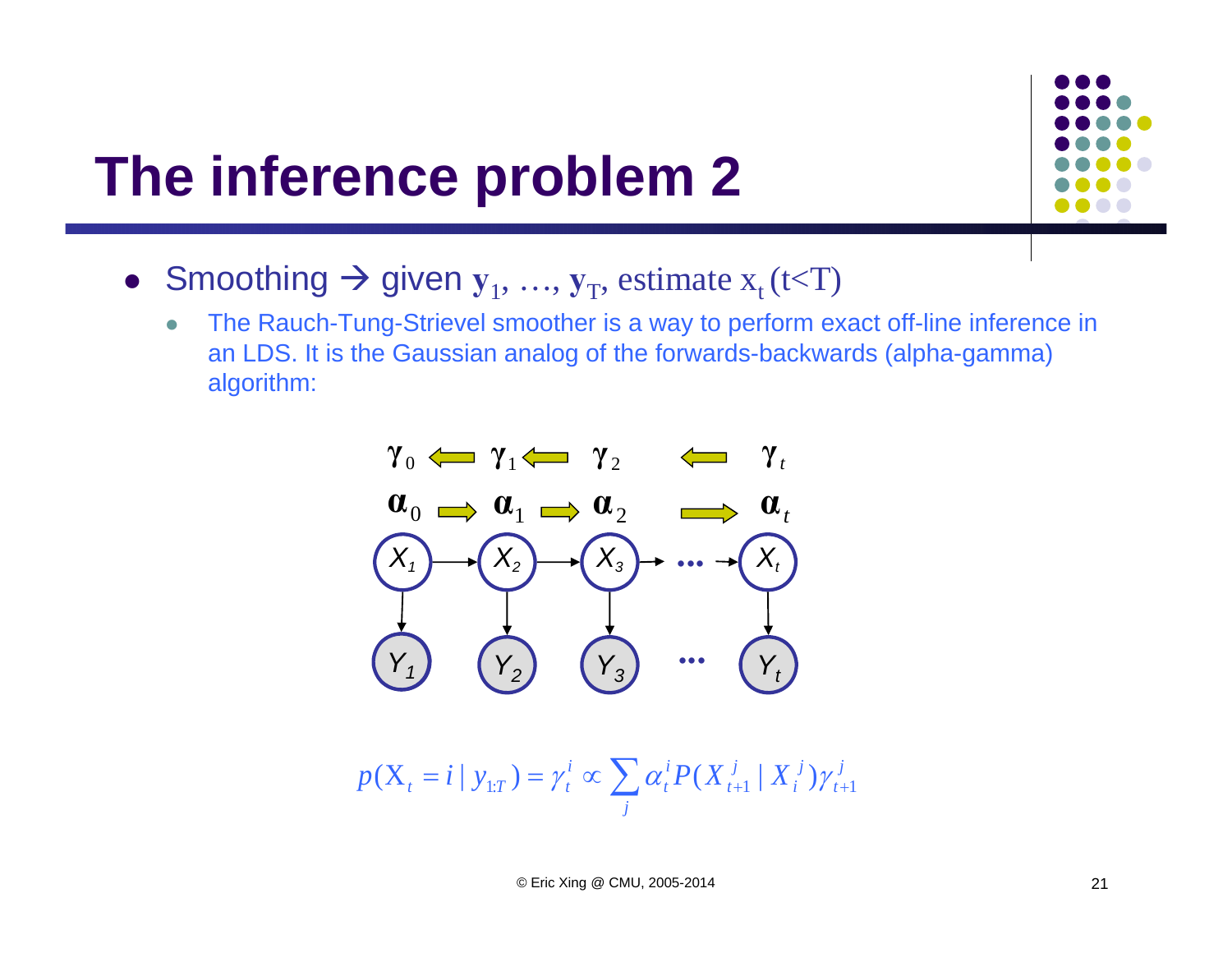### **2D tracking**



O

....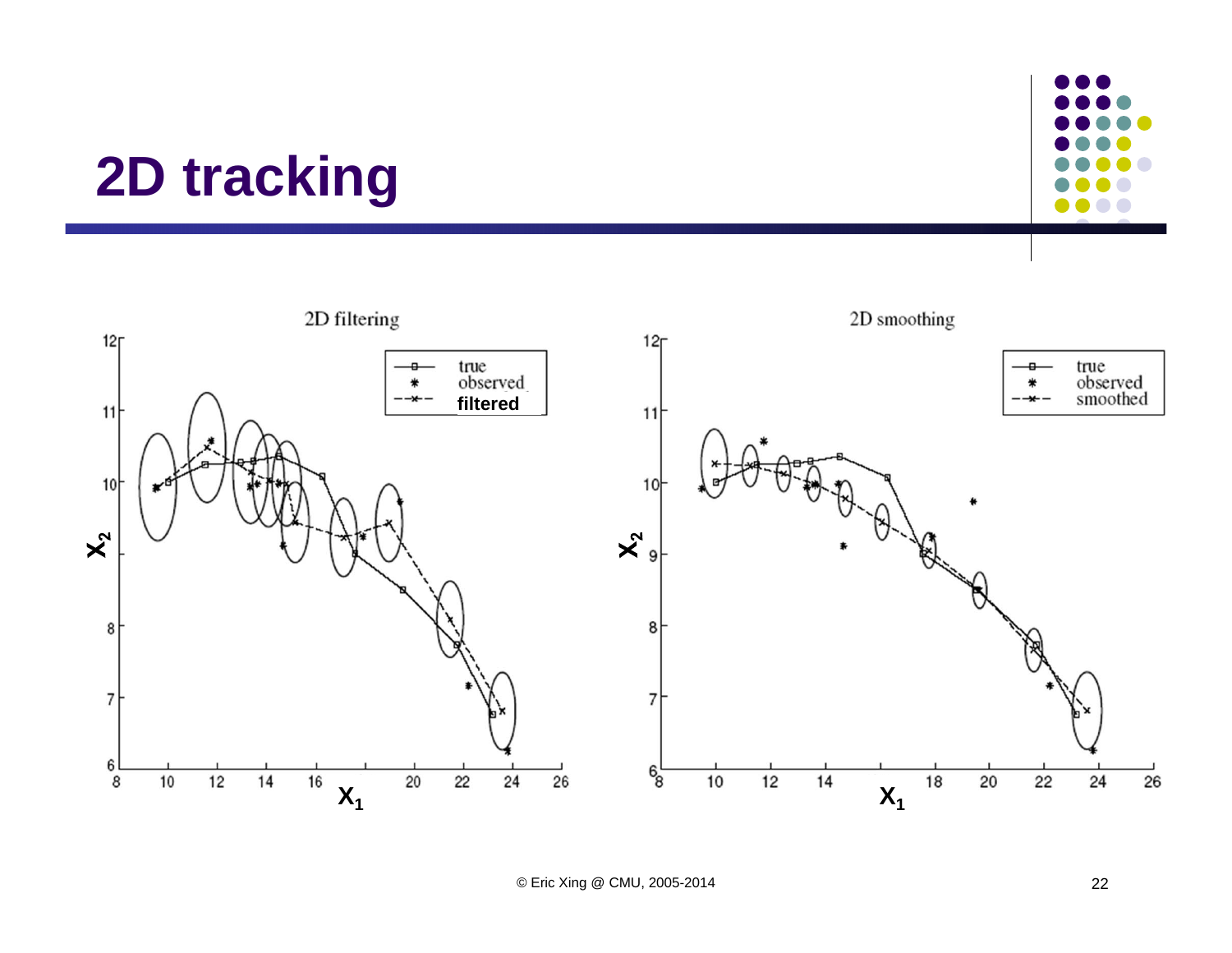# **Kalman filtering in the brain?**

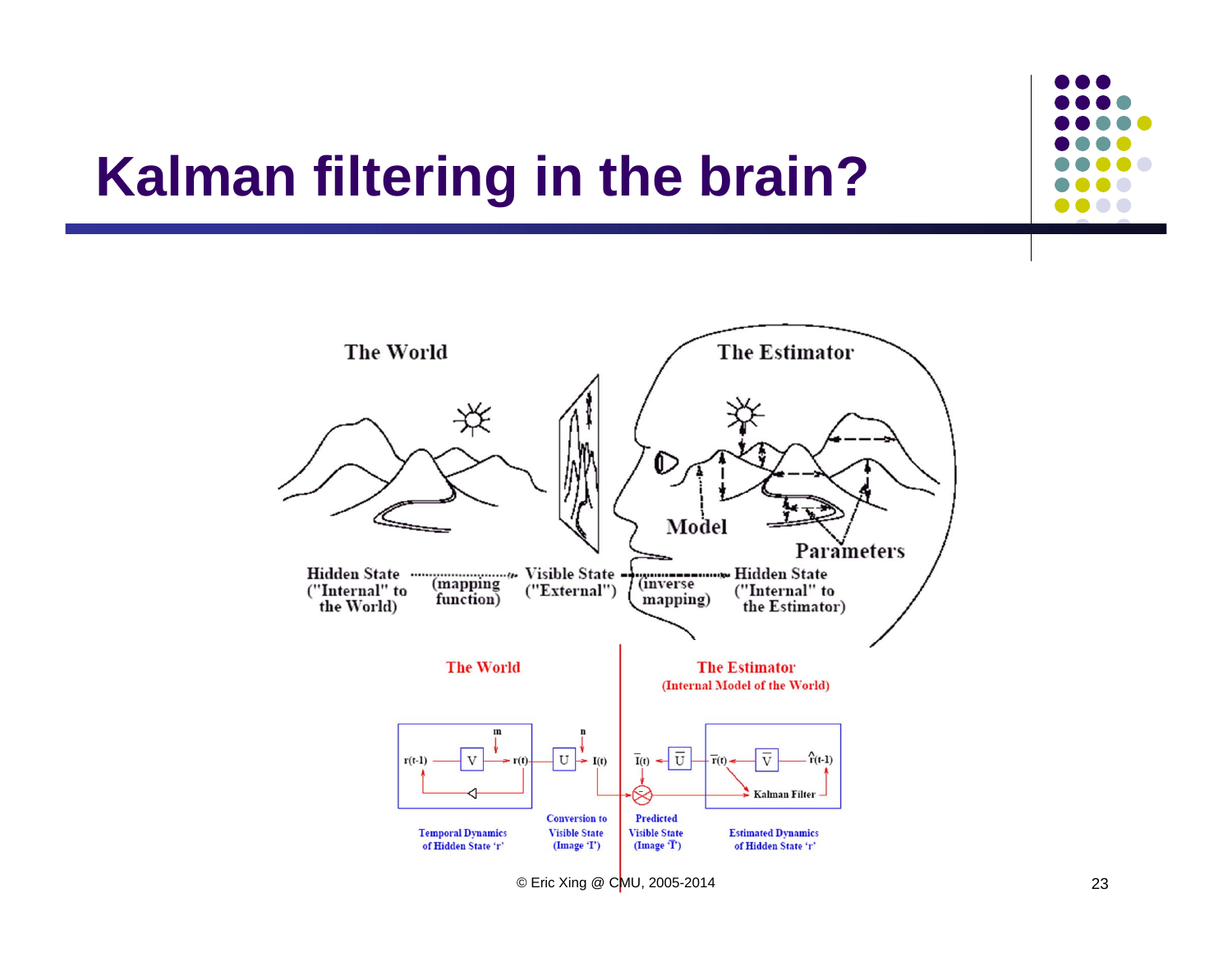

# **Kalman filtering derivation**

- Since all CPDs are linear Gaussian, the system defines a large multivariate Gaussian.
	- 0 Hence all marginals are Gaussian.
	- $\bullet$ • Hence we can represent the belief state  $p(X_t|y_{1:t})$  as a Gaussian with mean and covariance
	- $\bullet$ It is common to work with the inverse covariance (precision) matrix this is called information form.
- Kalman filtering is a recursive procedure to update the belief state:
	- $\bullet$ • Predict step: compute  $p(X_{t+1}|y_{1:t})$  from prior belief  $p(\mathbf{X}_{\text{t}}|\mathbf{y}_{1:\text{t}})$  and dynamical model  $p(\mathbf{X}_{\text{t+1}}|\mathbf{X}_{\text{t}})$  --- time update
	- $\bullet$ • Update step: compute new belief  $p(X_{t+1}|y_{1:t+1})$  from prediction  $p(\mathbf{X}_{t+1}|\mathbf{y}_{1:t})$ , observation  $\mathbf{y}_{t+1}$  and observation model *p*(**y**t+1|**X**t+1) --- measurement update





© Eric Xing @ CMU, 2005-2014 24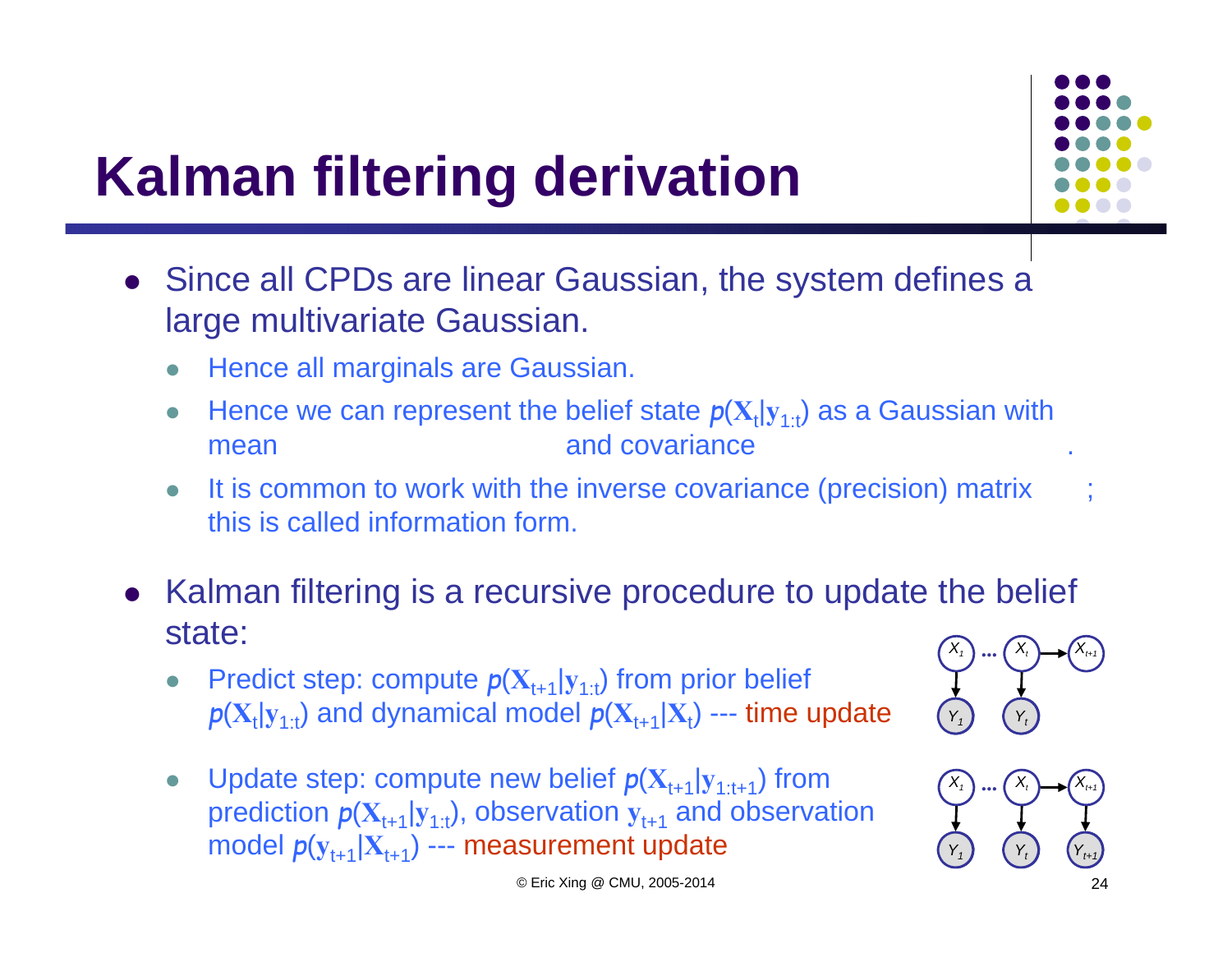# **Kalman filtering derivation**

- Kalman filtering is a recursive procedure to update the belief state: *X1 ... Xt*
	- $\bullet$ • Predict step: compute  $p(X_{t+1}|y_{1:t})$  from prior belief  $p(\mathbf{X}_{\text{t}}|\mathbf{y}_{1:\text{t}})$  and dynamical model  $p(\mathbf{X}_{\text{t+1}}|\mathbf{X}_{\text{t}})$  --- time update
	- $\bullet$ • Update step: compute new belief  $p(X_{t+1}|y_{1:t+1})$  from prediction  $p(\mathbf{X}_{t+1}|\mathbf{y}_{1:t})$ , observation  $\mathbf{y}_{t+1}$  and observation model *p*(**y**t+1|**X**t+1) --- measurement update



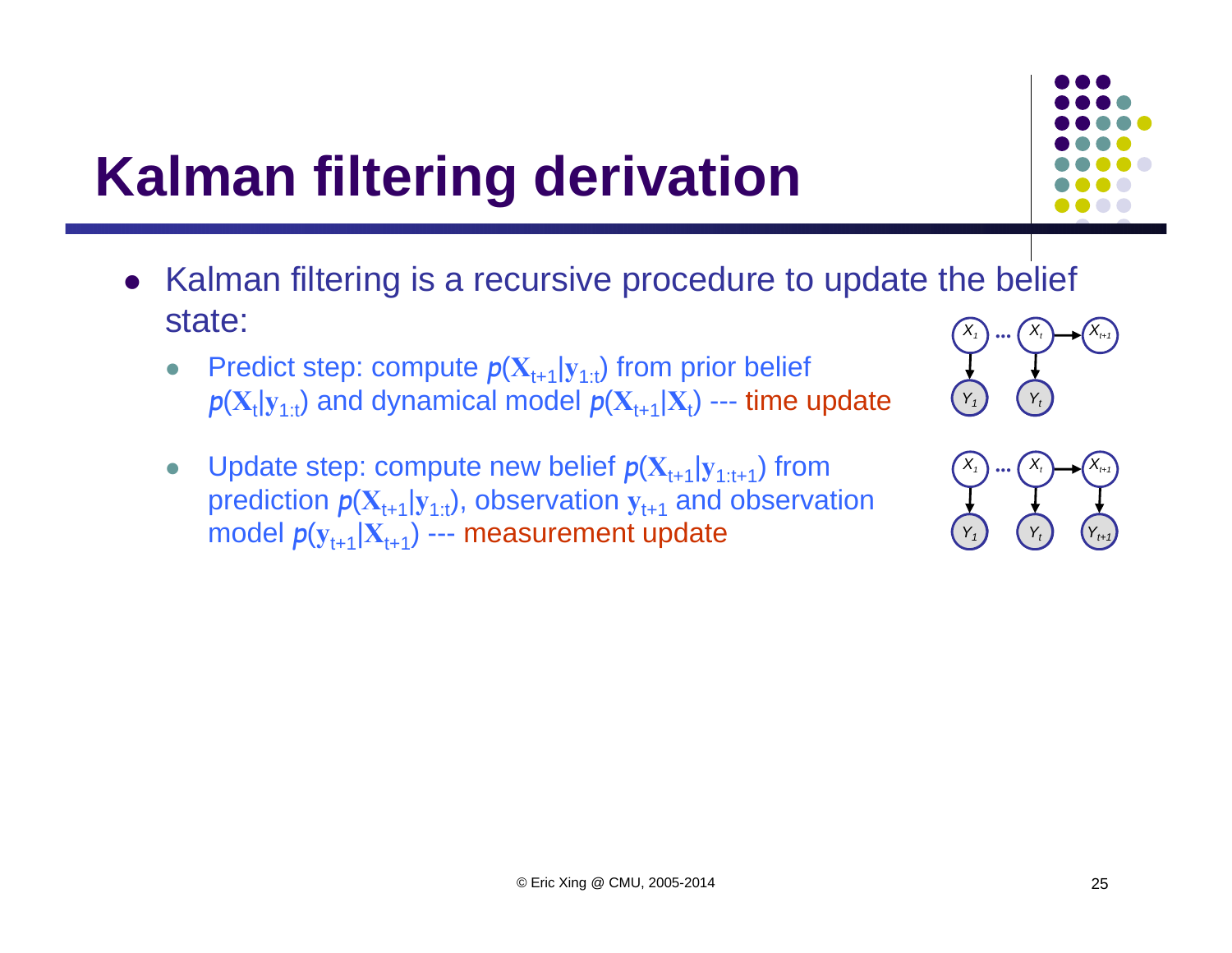### **Predict step**

- Dynamical Model:  $x_{t+1} = Ax_t + Gw_t$ ,  $w_t \sim \mathcal{N}(0;Q)$ 
	- $\bullet$ One step ahead prediction of state:

- Observation model:  $y_t = Cx_t + v_t$ ,  $v_t \sim \mathcal{N}(0;R)$ 
	- $\bullet$ One step ahead prediction of observation:



*Y***A***1*

*X1*

*Y*<sub>t</sub>  $Y_t$ 

 $(X_t)$  ...  $(X_t)$   $\longrightarrow$   $(X_{t+1})$ 

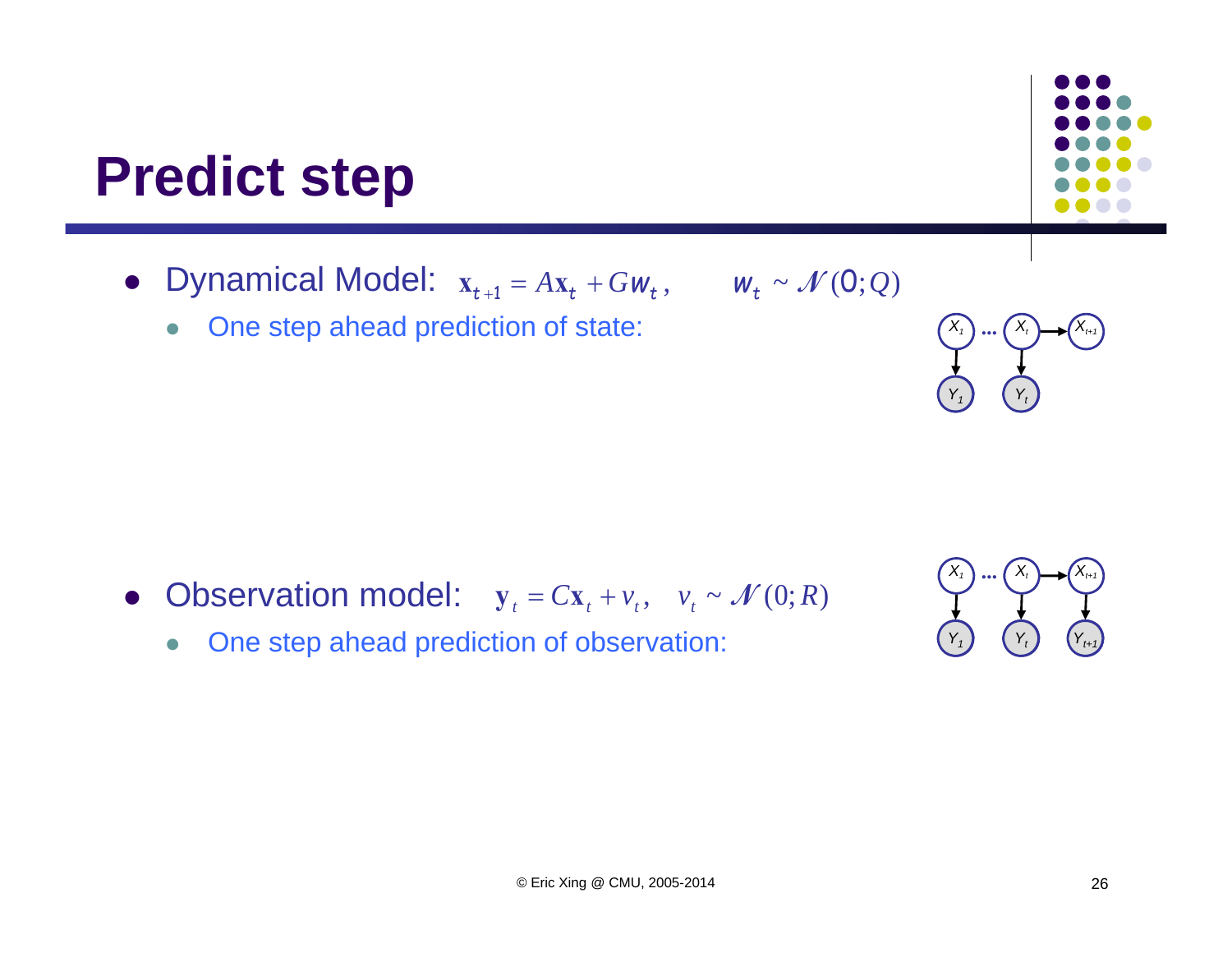### **Predict step**

- Dynamical Model:  $x_{t+1} = Ax_t + Gw_t$ ,  $w_t \sim \mathcal{N}(0;Q)$ 
	- $\bullet$ One step ahead prediction of state:

$$
\hat{\mathbf{x}}_{t+1|t} = E(\mathbf{X}_{t+1} | \mathbf{y}_1, ..., \mathbf{y}_t) = A\hat{\mathbf{x}}_{t|t}
$$
\n
$$
P_{t+1|t} = E(\mathbf{X}_{t+1} - \hat{\mathbf{x}}_{t+1|t})(\mathbf{X}_{t+1} - \hat{\mathbf{x}}_{t+1|t})^T | \mathbf{y}_1, ..., \mathbf{y}_t)
$$
\n
$$
= E(A\mathbf{X}_t + G\mathbf{W}_t - \hat{\mathbf{x}}_{t+1|t})(A\mathbf{X}_t + G\mathbf{W}_t - \hat{\mathbf{x}}_{t+1|t})^T | \mathbf{y}_1, ..., \mathbf{y}_t)
$$
\n
$$
= A P_{t|t} A + G Q G^T
$$

- Observation model:  $y_t = Cx_t + v_t$ ,  $v_t \sim \mathcal{N}(0;R)$ 
	- $\bullet$ One step ahead prediction of observation:

$$
E(Y_{t+1} | \mathbf{y}_1, \dots, \mathbf{y}_t) = E(CX_{t+1} + \mathbf{v}_{t+1} | \mathbf{y}_1, \dots, \mathbf{y}_t) = C\hat{\mathbf{x}}_{t+1|t}
$$
  
\n
$$
E(Y_{t+1} - \hat{\mathbf{y}}_{t+1|t})(Y_{t+1} - \hat{\mathbf{y}}_{t+1|t})^T | \mathbf{y}_1, \dots, \mathbf{y}_t) = C P_{t+1|t} C^T + R
$$
  
\n
$$
E(Y_{t+1} - \hat{\mathbf{y}}_{t+1|t})(X_{t+1} - \hat{\mathbf{x}}_{t+1|t})^T | \mathbf{y}_1, \dots, \mathbf{y}_t) = C P_{t+1|t}
$$

*X1*

*Y***A***1*

*X1*

 $(X_t)$  ...  $(X_t)$   $\longrightarrow$   $(X_{t+1})$ 

 $(Y_t \mid Y_t)$   $(Y_{t+1} \mid Y_{t+1})$ 

 $(X_t)$  ...  $(X_t)$   $\longrightarrow$   $(X_{t+1})$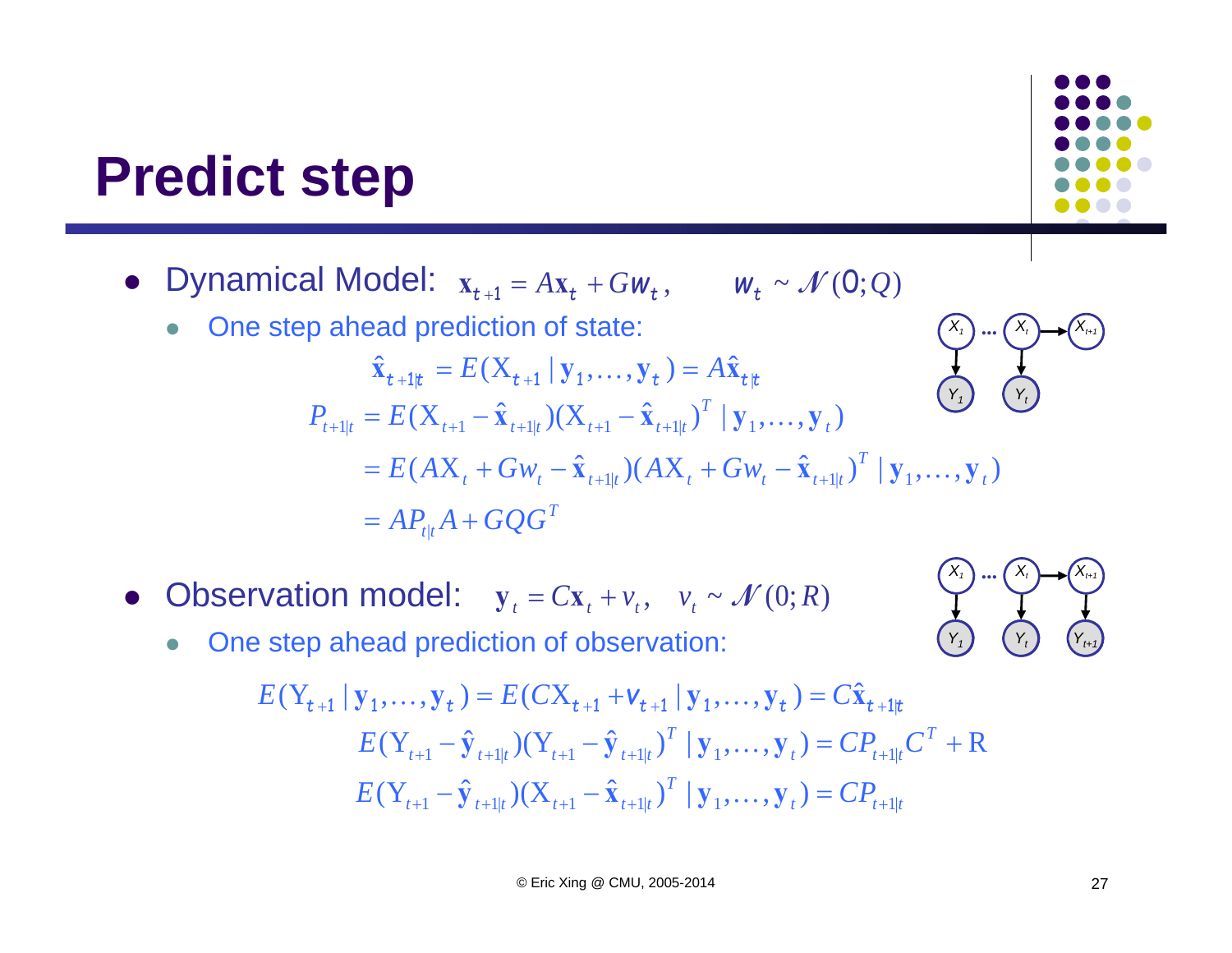### **Update step**

**•** Summarizing results from previous slide, we have  $p(X_{t+1}, Y_{t+1}|y_{1:t}) \sim \mathcal{N}(m_{t+1}, V_{t+1}),$  where

$$
m_{t+1} = \begin{pmatrix} \hat{x_{t+1|t}} \\ C\hat{x_{t+1|t}} \end{pmatrix}, \qquad V_{t+1} = \begin{pmatrix} P_{t+1|t} & P_{t+1|t} C^T \\ C P_{t+1|t} & C P_{t+1|t} C^T + R \end{pmatrix},
$$

• Remember the formulas for conditional Gaussian distributions:

$$
p\left(\begin{bmatrix} x_1 \\ x_2 \end{bmatrix} | \mu, \Sigma\right) = \mathcal{N}\left(\begin{bmatrix} x_1 \\ x_2 \end{bmatrix} | \begin{bmatrix} \mu_1 \\ \mu_2 \end{bmatrix}, \begin{bmatrix} \Sigma_{11} & \Sigma_{12} \\ \Sigma_{21} & \Sigma_{22} \end{bmatrix} \right)
$$
  
\n
$$
p(x_2) = \mathcal{N}(x_2 | m_2^m, V_2^m) \qquad p(x_1 | x_2) = \mathcal{N}(x_1 | m_{12}, V_{12})
$$
  
\n
$$
m_2^m = \mu_2 \qquad m_{12} = \mu_1 + \Sigma_{12} \Sigma_{22}^{-1} (x_2 - \mu_2)
$$
  
\n
$$
V_2^m = \Sigma_{22} \qquad V_{1|2} = \Sigma_{11} - \Sigma_{12} \Sigma_{22}^{-1} \Sigma_{21}
$$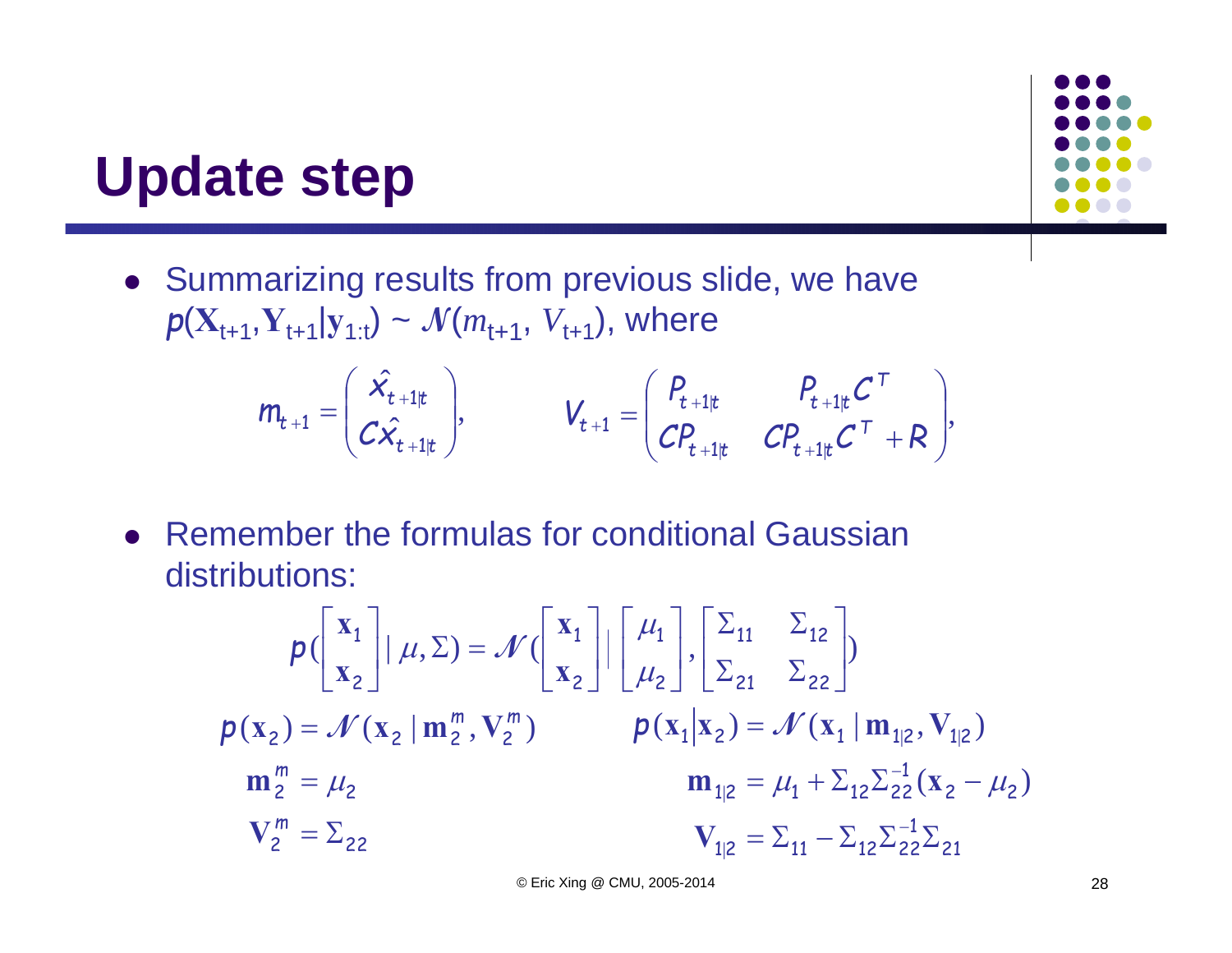# **Kalman Filter**

**• Measurement updates:** 

$$
\hat{\mathbf{x}}_{t+1|t+1} = \hat{\mathbf{x}}_{t+1|t} + K_{t+1}(\mathbf{y}_{t+1} - \mathbf{C}\hat{\mathbf{x}}_{t+1|t})
$$
\n
$$
P_{t+1|t+1} = P_{t+1|t} - KCP_{t+1|t}
$$

 $\bullet$ where Kt+1 is the *Kalman gain matrix*

$$
K_{t+1} = P_{t+1|t} C^{T} (C P_{t+1|t} C^{T} + R)^{-1}
$$

• Time updates:

$$
\hat{\mathbf{x}}_{t+1|t} = A\hat{\mathbf{x}}_{t|t}
$$

$$
P_{t+1|t} = AP_{t|t}A + GQG^{T}
$$

•  $K_t$  can be pre-computed (since it is independent of the data).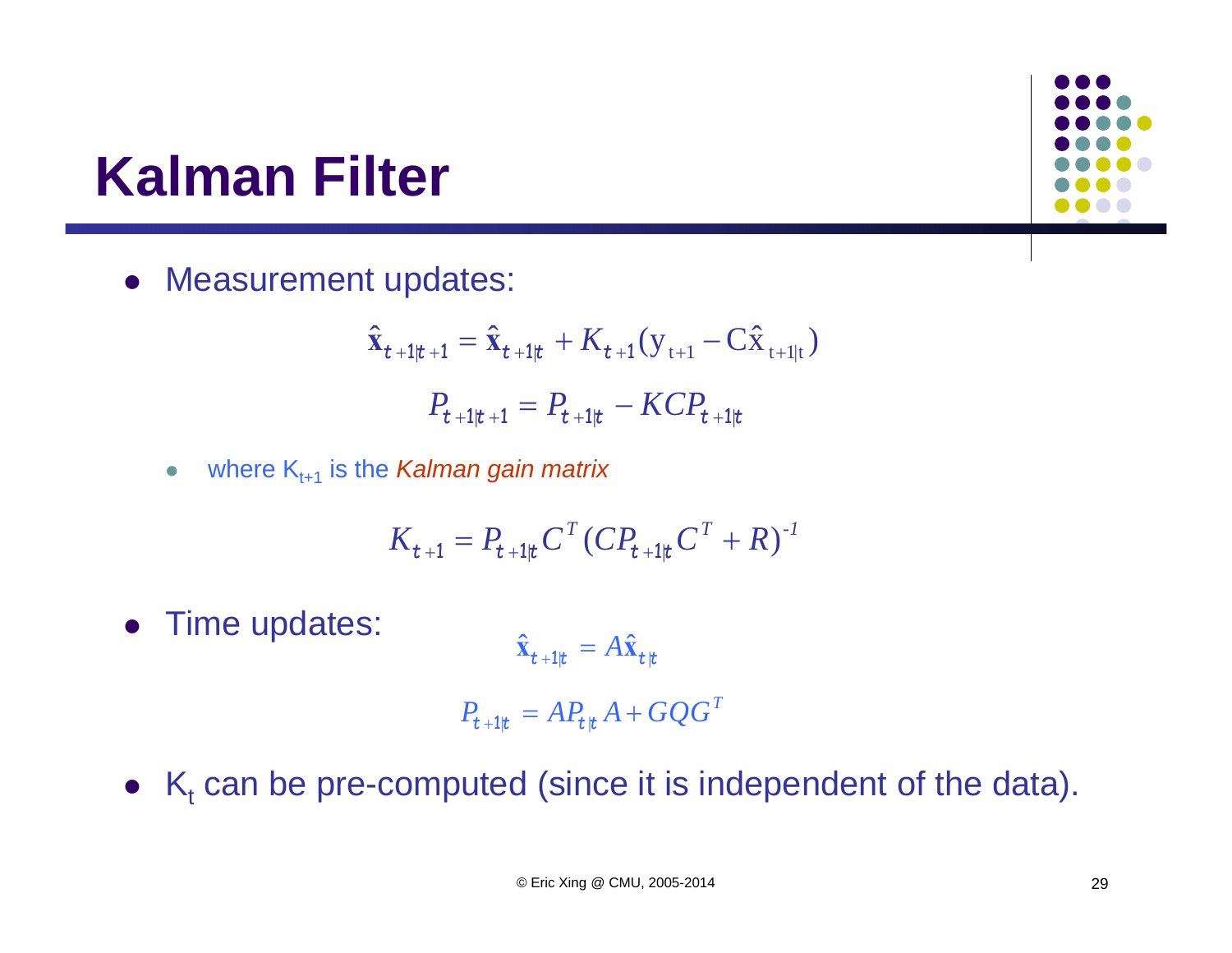### **Example of KF in 1D**



 Consider noisy observations of a 1D particle doing a random walk:

$$
\mathbf{X}_{t|t-1} = \mathbf{X}_{t-1} + \mathbf{W}, \ \mathbf{W} \sim \mathcal{N}(\mathbf{0}, \sigma_x) \qquad \mathbf{Z}_t = \mathbf{X}_t + \mathbf{V}, \ \mathbf{V} \sim \mathcal{N}(\mathbf{0}, \sigma_z)
$$

• KF equations:  $P_{t+1|t} = AP_{t|t}A + GQG^{T} = \sigma_{t} + \sigma_{x}$ ,  $\hat{x_{t+1|t}} = A\hat{x_{t|t}} = \hat{x_{t|t}}$  $P_{t+1|t} = AP_{t|t}A + GQG^{T}$ 

$$
K_{t+1} = P_{t+1|t} C^T (C P_{t+1|t} C^T + R)^{-1} = (\sigma_t + \sigma_x) (\sigma_t + \sigma_x + \sigma_z)
$$

$$
\hat{\mathbf{X}_{t+1|t+1}} = \hat{\mathbf{X}_{t+1|t}} + K_{t+1}(\mathbf{Z}_{t+1} - C\hat{\mathbf{X}_{t+1|t}}) = \frac{(\sigma_t + \sigma_x)\mathbf{Z}_t + \sigma_z\hat{\mathbf{X}_{t|t}}^{0.4}}{\sigma_t + \sigma_x + \sigma_z^{0.35}} + \sum_{\substack{0.35\\0.25\\0.35\\0.55\\0.65}
$$
\n
$$
P_{t+1|t+1} = P_{t+1|t} - KCP_{t+1|t} = \frac{(\sigma_t + \sigma_x)\sigma_z}{\sigma_t + \sigma_x + \sigma_z} \qquad \begin{array}{c}\n\text{0.4}\\
\text{0.5}\\
\text{0.5}\\
\text{0.6}\\
\text{0.7}\n\end{array}
$$
\n
$$
P(\mathbf{x}_t | \mathbf{z}_t = 2.5)
$$
\n
$$
P(\mathbf{x}_t | \mathbf{z}_t = 2.5)
$$
\n
$$
P(\mathbf{x}_t | \mathbf{z}_t = 2.5)
$$
\n
$$
P(\mathbf{x}_t | \mathbf{z}_t = 2.5)
$$
\n
$$
P(\mathbf{x}_t | \mathbf{z}_t = 2.5)
$$
\n
$$
P(\mathbf{x}_t | \mathbf{z}_t = 2.5)
$$
\n
$$
P(\mathbf{x}_t | \mathbf{z}_t = 2.5)
$$
\n
$$
P(\mathbf{x}_t | \mathbf{z}_t = 2.5)
$$
\n
$$
P(\mathbf{x}_t | \mathbf{z}_t = 2.5)
$$
\n
$$
P(\mathbf{x}_t | \mathbf{z}_t = 2.5)
$$
\n
$$
P(\mathbf{x}_t | \mathbf{z}_t = 2.5)
$$
\n
$$
P(\mathbf{x}_t | \mathbf{z}_t = 2.5)
$$
\n
$$
P(\mathbf{x}_t | \mathbf{z}_t = 2.5)
$$
\n
$$
P(\mathbf{x}_t | \mathbf{z}_t = 2.5)
$$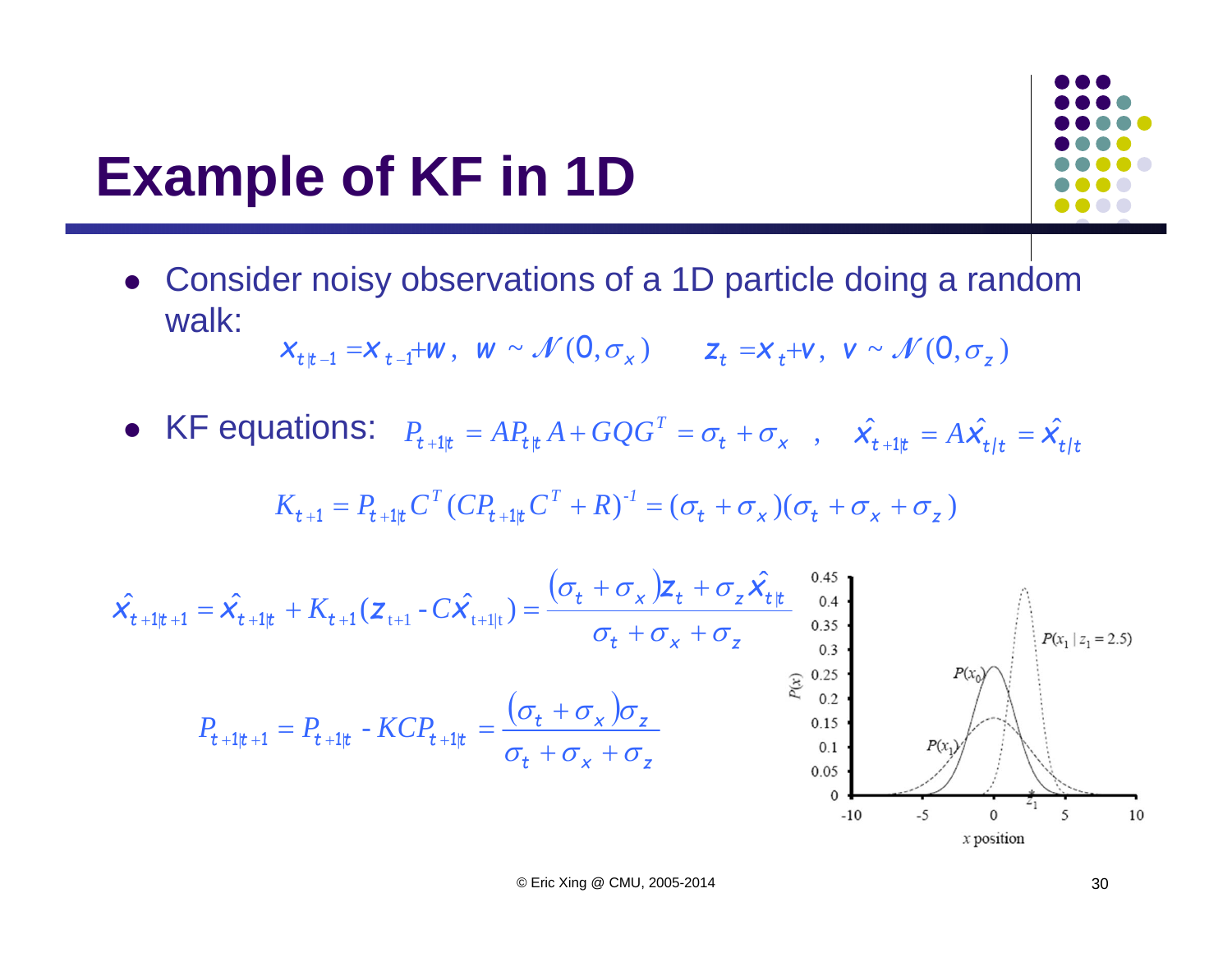# **KF intuition**

• The KF update of the mean is

$$
\hat{\mathbf{X}_{t+1|t+1}} = \hat{\mathbf{X}_{t+1|t}} + K_{t+1}(\mathbf{Z}_{t+1} - C\hat{\mathbf{X}_{t+1|t}}) = \frac{(\sigma_t + \sigma_x)\mathbf{Z}_t + \sigma_z\hat{\mathbf{X}_{t|t}}}{\sigma_t + \sigma_x + \sigma_z}
$$

- the term  $(z_{t+1} C\hat{X}_{t+1|t})$  is called the *innovation*
- New belief is convex combination of updates from prior and observation, weighted by Kalman Gain matrix:

$$
K_{t+1} = P_{t+1|t} C^{T} (C P_{t+1|t} C^{T} + R)^{-1}
$$

- If the observation is unreliable,  $\sigma$ <sub>z</sub> (i.e., *R*) is large so  $K$ <sub>t+1</sub> is small, so we pay more attention to the prediction.
- If the old prior is unreliable (large  $\sigma_t$ ) or the process is very unpredictable (large  $\sigma_{\mathbf{x}}$ ), we pay more attention to the observation.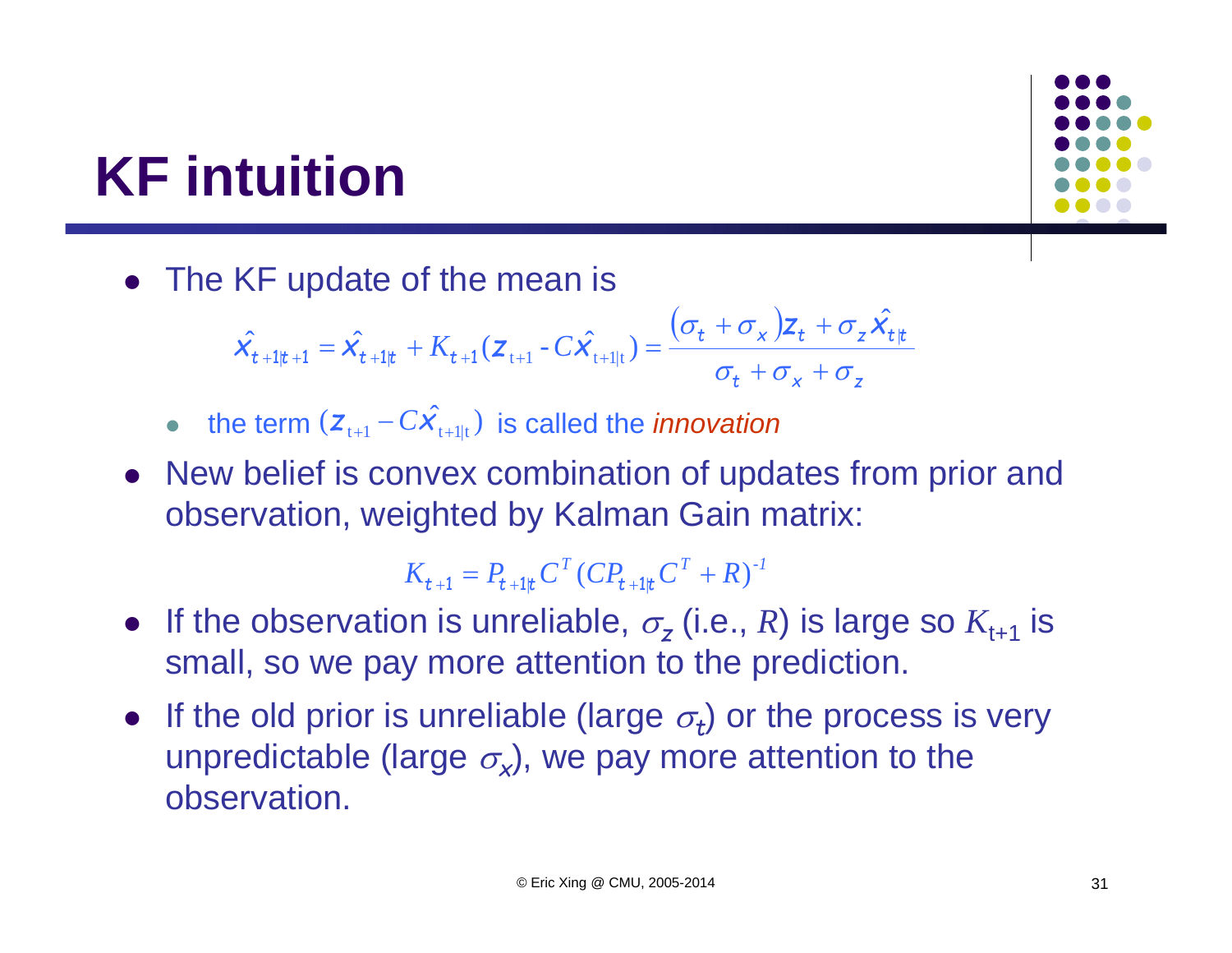

# **Complexity of one KF step**

- Let  $X_t \in \mathbb{R}^{N_x}$  and  $Y_t \in \mathbb{R}^{N_y}$ ,  $\bm{X}_t \in \mathbb{R}^{\: N_{\mathsf{x}}}$  and  $\bm{\mathsf{y}}_t \in \mathbb{R}^{\: N_{\mathsf{y}}}$
- Computing  $P_{t+1|t} = AP_{t|t}A + GQG^{T}$  takes  $O(N_{x}^{2})$  time, assuming dense *P* and dense *A*.
- Computing  $K_{t+1} = P_{t+1|t} C^T (C P_{t+1|t} C^T + R)^{-1}$  takes  $O(N_y^3)$  time.
- So overall time is, in general, max {N<sub>x</sub><sup>2</sup>,N<sub>y</sub> 3 }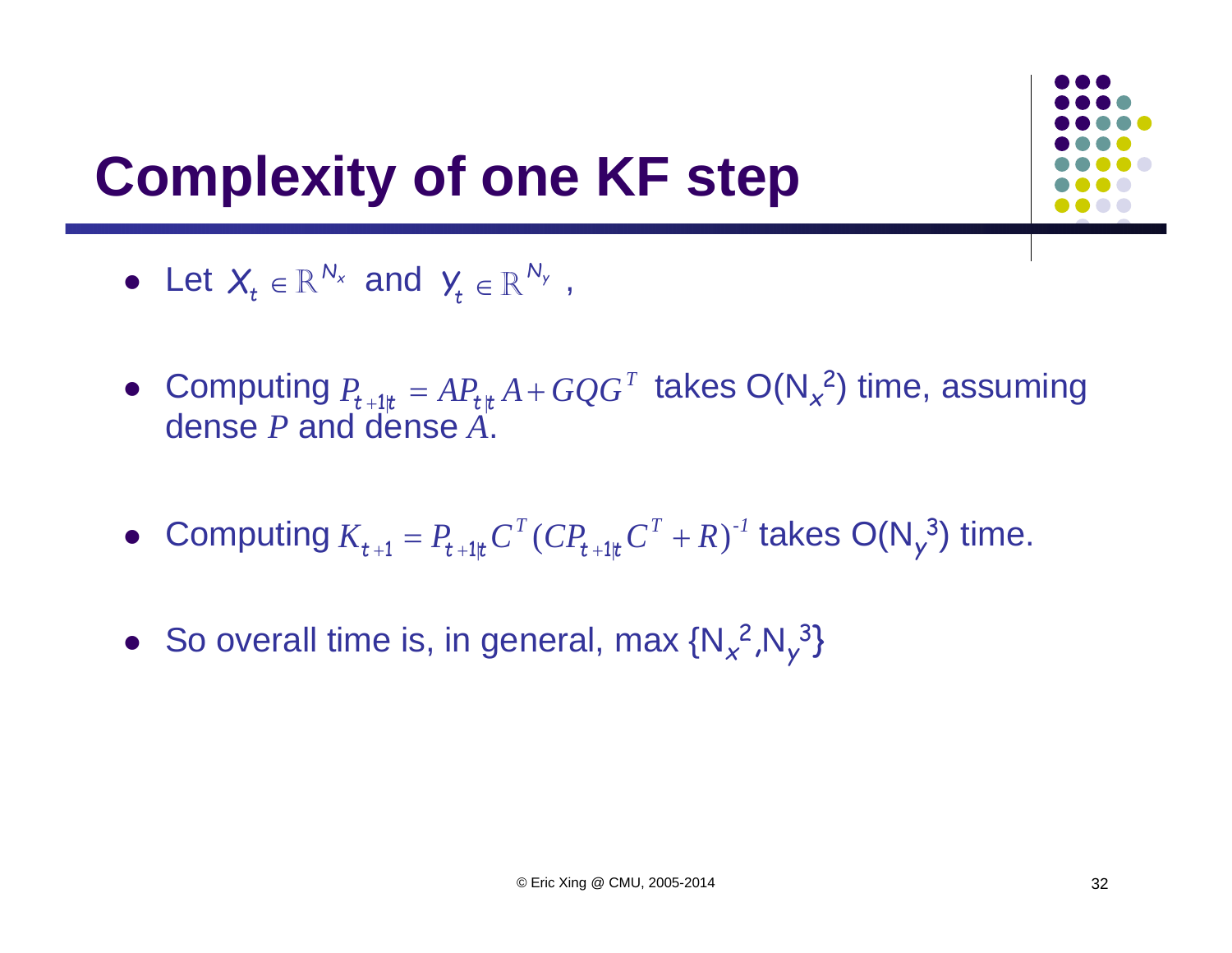### **The inference problem 2**



- Smoothing  $\rightarrow$  given  $y_1, ..., y_T$ , estimate  $x_t$  (t<T)
	- $\bullet$  The Rauch-Tung-Strievel smoother is a way to perform exact off-line inference in an LDS. It is the Gaussian analog of the forwards-backwards (alpha-gamma) algorithm:



$$
p(X_{t} = i | y_{1:T}) = \gamma_{t}^{i} \propto \sum_{j} \alpha_{t}^{i} P(X_{t+1}^{j} | X_{i}^{j}) \gamma_{t+1}^{j}
$$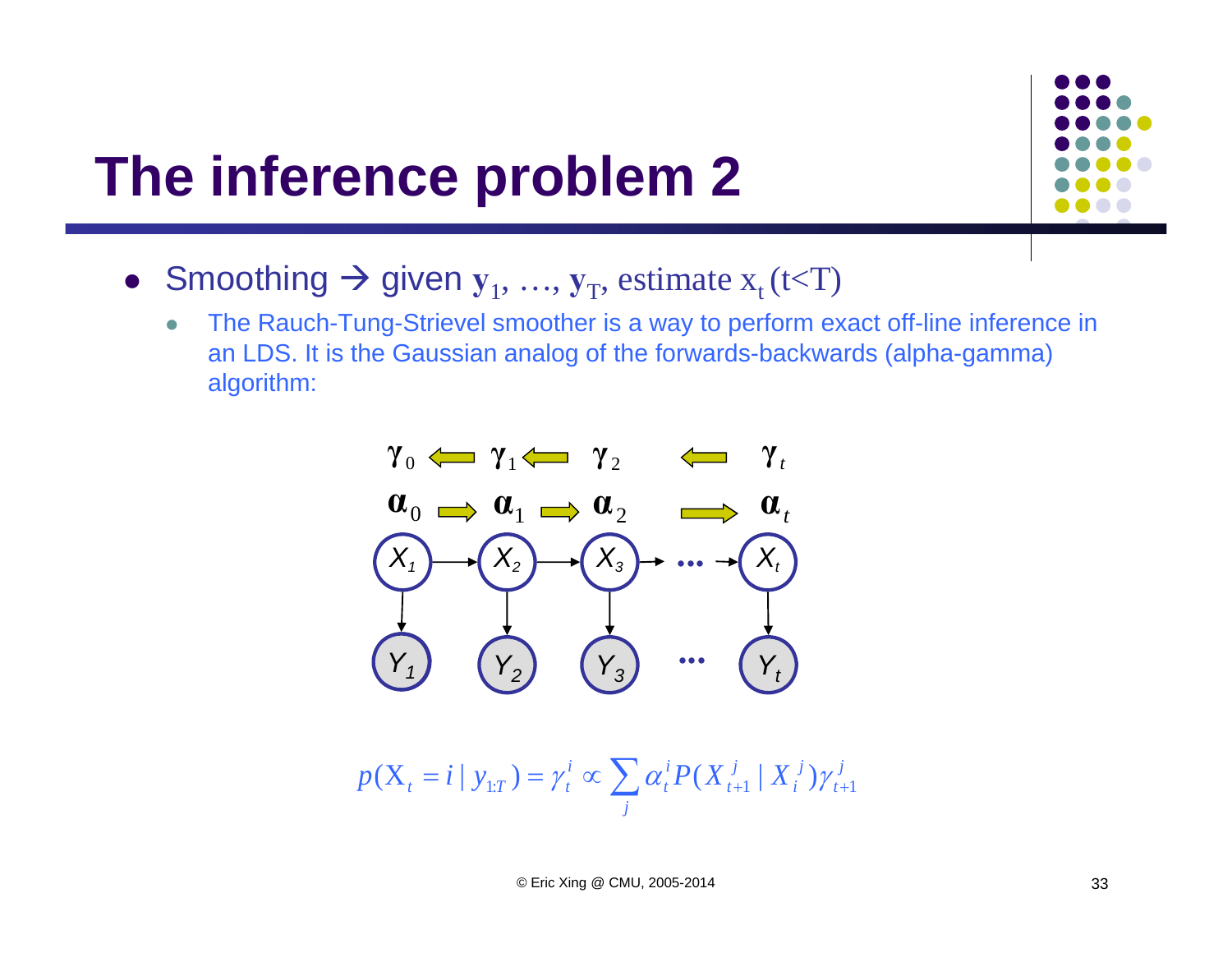### **Rauch-Tung-Strievel smoother**

$$
\hat{\mathbf{x}}_{t|T} = \hat{\mathbf{x}}_{t|t} + L_t (\hat{\mathbf{x}}_{t+1|T} - \hat{\mathbf{x}}_{t+1|t})
$$
\n
$$
P_{t|T} = P_{t|t} + L_t (P_{t+1|T} - P_{t+1|t}) L_t^T \qquad L_t = P_{t|t} A^T P_{t+1|t}^{-1}
$$

- $\bullet$  General structure: KF results + the difference of the "smoothed" and predicted results of the next step
- $\bullet$  Backward computation: Pretend to know things at t+1 –- such conditioning makes things simple and we can remove this condition finally
- The difficulty: • The trick:  $\hat{x_{t}} = E[X_t | y_1, \ldots, y_T] = E[E[X_t | X_{t+1}, y_1, \ldots, y_T] | y_1, \ldots, y_T]$  $\mathcal{F} = E\big[E\big[\mathcal{X}_{t} \mid \mathcal{X}_{t+1}, \mathcal{Y}_{1}, \dots, \mathcal{Y}_{t}\big] \mid \mathcal{Y}_{1}, \dots, \mathcal{Y}_{T}$  $E\left[X_t \mid X_{t+1}, Y_1, \ldots, Y_t\right]$ def  $E[X_t | Y_1, \ldots, Y_T] = E[E[X_t | X_{t+1}, Y_1, \ldots, Y_T]] | Y_1, \ldots, Y_T]$  $E[\boldsymbol{X} \mid \boldsymbol{Z} \ ]$  =  $E[E[\boldsymbol{X} \mid \boldsymbol{\mathsf{Y}}, \boldsymbol{Z} \ ]$  |  $\boldsymbol{Z} \ ]$  $\boldsymbol{X}_{t} \mid \boldsymbol{\mathsf{y}}_1, \dots, \boldsymbol{\mathsf{y}}_{\mathsf{T}}$  $Var[X \mid Z]$  =  $Var[E[X \mid Y, Z]|Z]$  +  $E[Var[X \mid Y, Z]|Z]$ (Hw!) Same for  $P_{\mathfrak{t}|\mathrm{T}}$

© Eric Xing @ CMU, 2005-2014 34

*Y***A***t*

1

 $\mathsf{X}_t$ 

 $(Y_{t+1})$ 

 $(X_{t+1}) \rightarrow (X_{t+1})$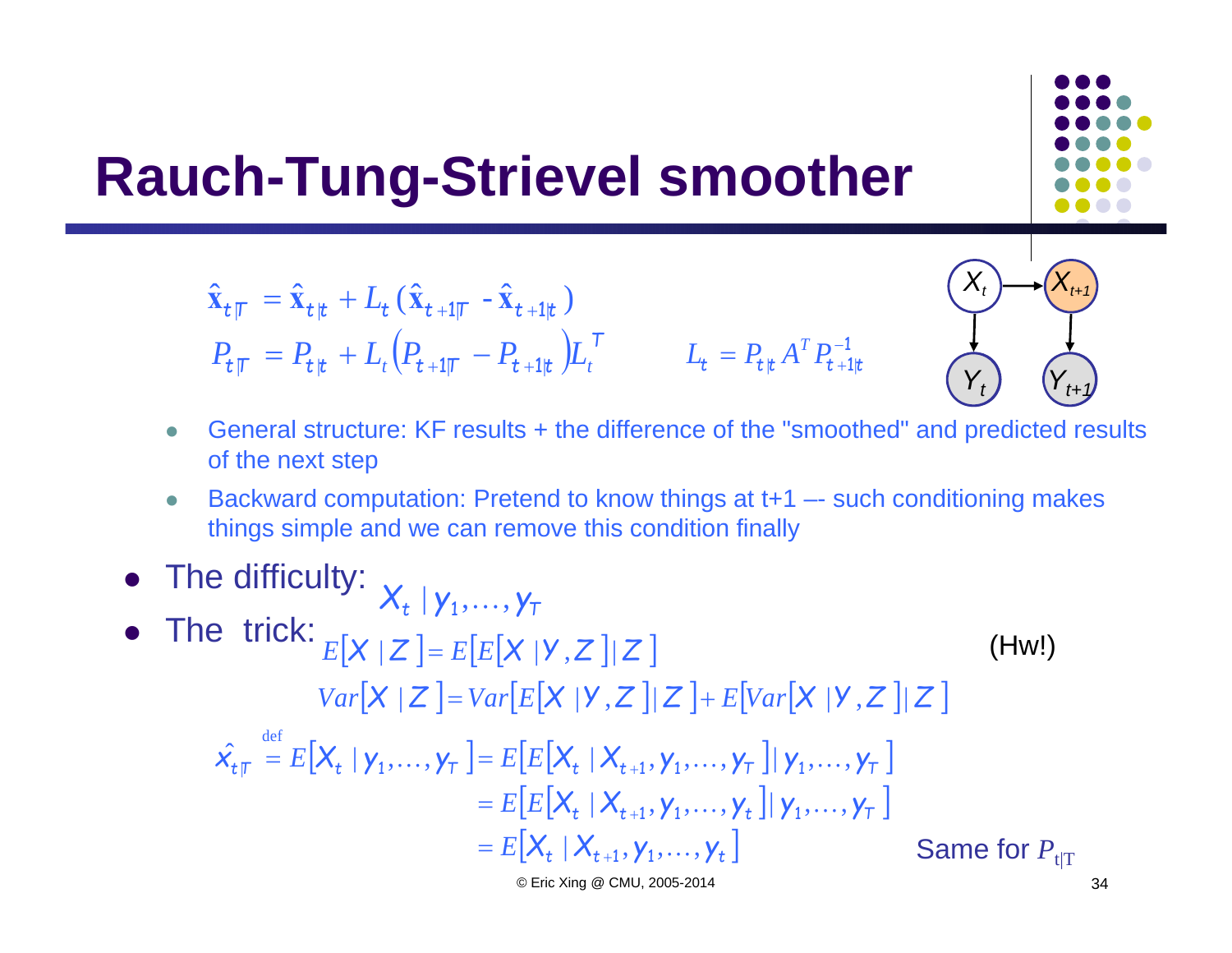# **RTS derivation**

 Following the results from previous slide, we need to derive  $p(X_{t+1}, X_t|_{Y_{t+1}}) \sim \mathcal{N}(m, V)$ , where

$$
\mathbf{m} = \begin{pmatrix} \hat{\mathbf{x}_{t}}_{t} \\ \hat{\mathbf{x}_{t+1}}_{t} \end{pmatrix}, \qquad \qquad \mathbf{V} = \begin{pmatrix} P_{t|t} & P_{t|t} \mathbf{A}^T \\ \mathbf{A} P_{t|t} & P_{t+1|t} \end{pmatrix},
$$

- $\bullet$ all the quantities here are available after a forward KF pass
- Remember the formulas for conditional Gaussian distributions:
	- $p\left(\begin{array}{c} \mathbf{x}_1 \\ \mathbf{x}_2 \end{array} \middle| \middle| \mu, \Sigma\right) = \mathcal{N}\left(\begin{array}{c} \mathbf{x}_1 \\ \mathbf{x}_2 \end{array} \middle| \middle| \middle| \begin{array}{c} \mu_1 \\ \mu_2 \end{array} \middle|, \middle| \begin{array}{c} \Sigma_{11} & \Sigma_{12} \\ \Sigma_{21} & \Sigma_{22} \end{array} \middle| \right)$ 21 $V_{1|2} = \sum_{11} -\sum_{12} \sum_{22}^{-1} \sum_{13}$ 2  $\mu_2$  $_{1|2} = \mu_1 + \Sigma_{12} \Sigma_{22}^{-1}$  $1 \binom{14}{2}$   $\binom{1}{1} \binom{11}{12}$ ,  $\binom{1}{2}$  $=$   $\mu_1 + \sum_{12} \sum_{22}^{-1} (X_2 -$ Ξ Ξ  $| 2 \rangle$   $| 1 \rangle$  $({\bf x}_2 - \mu_2)$  $({\bf x}_1 | {\bf x}_2) = \mathcal{N} ({\bf x}_1 | {\bf m}_{12}, {\bf V}_{12})$  $\mathbf{m}_{12} = \mu_1 + \Sigma_{12} \Sigma_{22} (\mathbf{X})$  $X_1|X_2$  =  $\mathcal{N}(X_1|m_{12}, V)$  $\mu_1 + \frac{2}{12} \frac{2}{22} (X_2 - \mu_1)$  $p(\mathbf{x}_1|\mathbf{x}_2) = \mathcal{N}$  $V_2^m = \Sigma_{22}$  $2 - \mu_2$  $27 - 37$  ( $\text{A}_{2}$  |  $\text{m}_{2}$  ,  $\text{v}_{2}$ Ξ  $=$ *m*  $p(\mathbf{x}_2) = \mathcal{N}(\mathbf{x}_2 \mid \mathbf{m}_2^m, \mathbf{V}_2^m)$ **m**  $(\mathbf{x}_2) = \mathcal{N}(\mathbf{x}_2 \mid \mathbf{m}_2^{\mathrm{m}}, \mathbf{V})$  $\mu_i$  $(\mathbf{x}_2) = \mathcal{N}(\mathbf{x}_2 | \mathbf{m}_2^m, \mathbf{V}_2^m)$
- The RTS smoother

$$
\hat{\mathbf{x}}_{t|T} = E\big[\mathbf{X}_t \mid \mathbf{X}_{t+1}, \mathbf{y}_1, \dots, \mathbf{y}_t\big]
$$

$$
= \hat{\mathbf{x}}_{t|t} + L_t (\hat{\mathbf{x}}_{t+1|T} - \hat{\mathbf{x}}_{t+1|t})
$$

$$
\dots, \mathbf{y}_t \big] \qquad P_{t\mathcal{T}} = Var\big[\hat{\mathbf{x}}_{t\mathcal{T}} | \mathbf{y}_{1\mathcal{T}}\big] + E\big[Var\big[\mathbf{X}_t | \mathbf{X}_{t+1}, \mathbf{y}_{1t}\big] | \mathbf{y}_{1\mathcal{T}}\big]
$$

$$
= P_{t\mathcal{T}} + L_t\big(P_{t+1\mathcal{T}} - P_{t+1\mathcal{T}}\big)L_t^{\mathcal{T}}
$$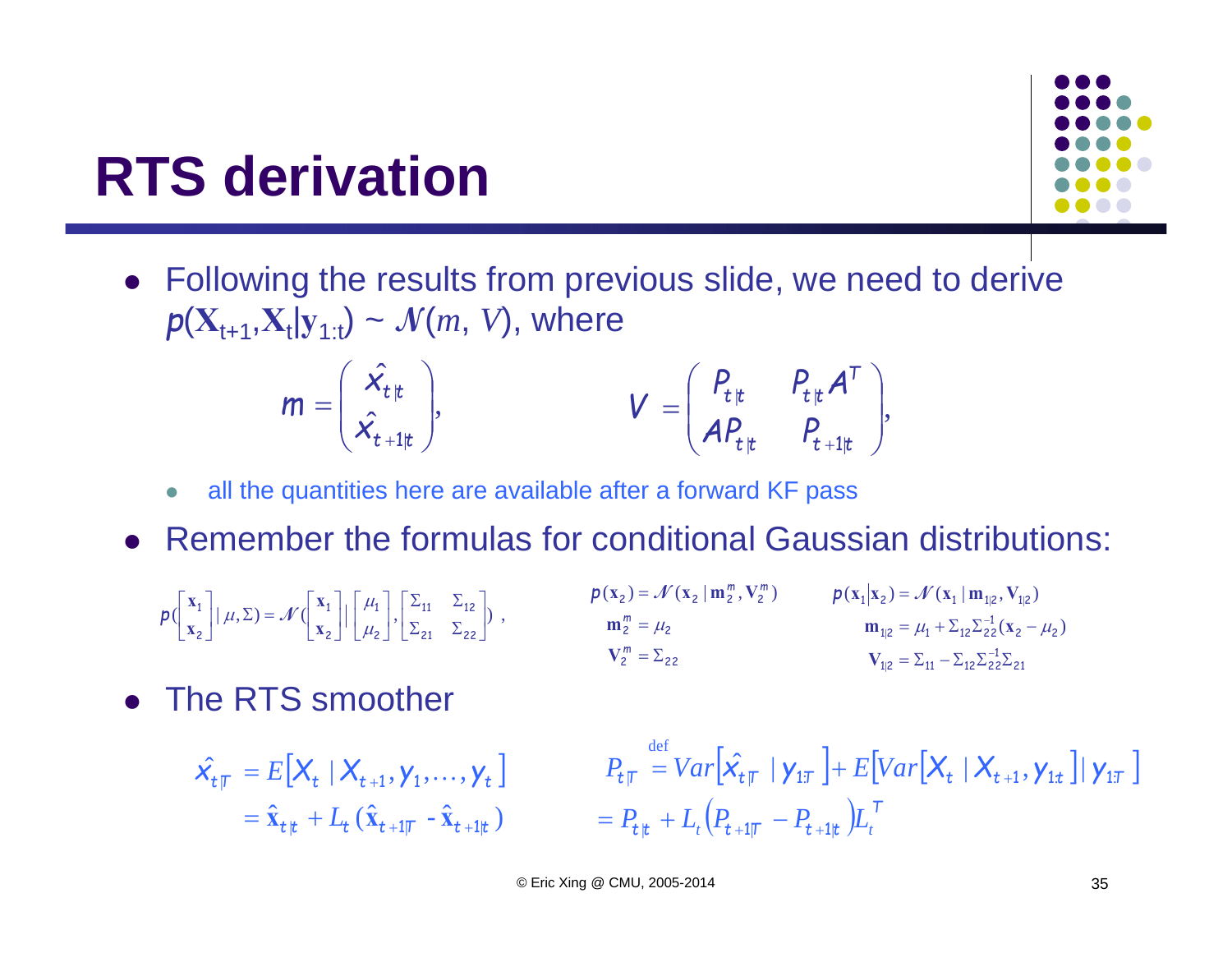### **Learning SSMs**

Complete log likelihood

$$
\ell_c(\theta, D) = \sum_n \log p(\mathbf{x}_n, \mathbf{y}_n) = \sum_n \log p(\mathbf{x}_1) + \sum_n \sum_t \log p(\mathbf{x}_{n,t} | \mathbf{x}_{n,t-1}) + \sum_n \sum_t \log p(\mathbf{y}_{n,t} | \mathbf{x}_{n,t})
$$
  
=  $f_1(\mathbf{X}_1; \Sigma_0) + f_2(\{\mathbf{X}_t \mathbf{X}_{t-1}^T, \mathbf{X}_t \mathbf{X}_t^T, \mathbf{X}_t : \forall \mathbf{t} \}, A, Q, G) + f_3(\{\mathbf{X}_t \mathbf{X}_t^T, \mathbf{X}_t : \forall \mathbf{t} \}, C, R)$ 

### $\bullet$ EM

 $\bullet$  $\bullet$  E-step: compute  $\langle X_{t} X_{t-1}^{\prime} \rangle, \langle X_{t} X_{t}^{\prime} \rangle, \, \langle X_{t} \rangle \, \vert \, \gamma_{1}, ... \, \gamma_{T}$  $\boldsymbol{\chi}_t^{\mathsf{T}} \boldsymbol{\mathsf{X}}_t^{\mathsf{T}}$  $\langle X_t X_{t-1}^\top \rangle, \langle X_t X_t^\top \rangle, \ \langle X_t \rangle \, \big| \, \mathsf{y}_1, \ldots \mathsf{y}_t$ 

these quantities can be inferred via KF and RTS filters, etc.,  $\mathbf{e}$ , $\mathbf{g}$ .,  $\langle \mathbf{X}_{t} \mathbf{X}_{t}^{\top} \rangle$  = var $(\mathbf{X}_{t} \mathbf{X}_{t}^{\top})$  +  $E(\mathbf{X}_{t})^{2}$  =  $P_{t}$  +  $\hat{\mathbf{X}}_{t}^{2}$  $t$  *t*  $t$ <sup> $\tau$ </sup>  $t$ <sup> $\tau$ </sup>  $t$  $\tau$  $\boldsymbol{\chi}_t^{\mathsf{T}} \boldsymbol{\mathsf{X}}_t^{\mathsf{T}}$  $\langle X_t X_t^{\mathsf{T}} \rangle$  =  $\text{var}(X_t X_t^{\mathsf{T}})$  +  $\text{E}(X_t)^2$  =  $P_{t\mathsf{T}}$  +  $\hat{X}_t^2$ 

 $\bullet$ M-step: MLE using

c.f., M-step in factor analysis  $\langle \ell_e(\theta, D) \rangle = f_1(\langle X_1 \rangle; \Sigma_0) + f_2(\langle \langle X_t X_{t-1}^{\top} \rangle, \langle X_t X_t^{\top} \rangle, \langle X_t \rangle : \forall t \rangle, A, Q, G) + f_3(\langle \langle X_t X_t^{\top} \rangle, \langle X_t \rangle : \forall t \rangle, C, R)$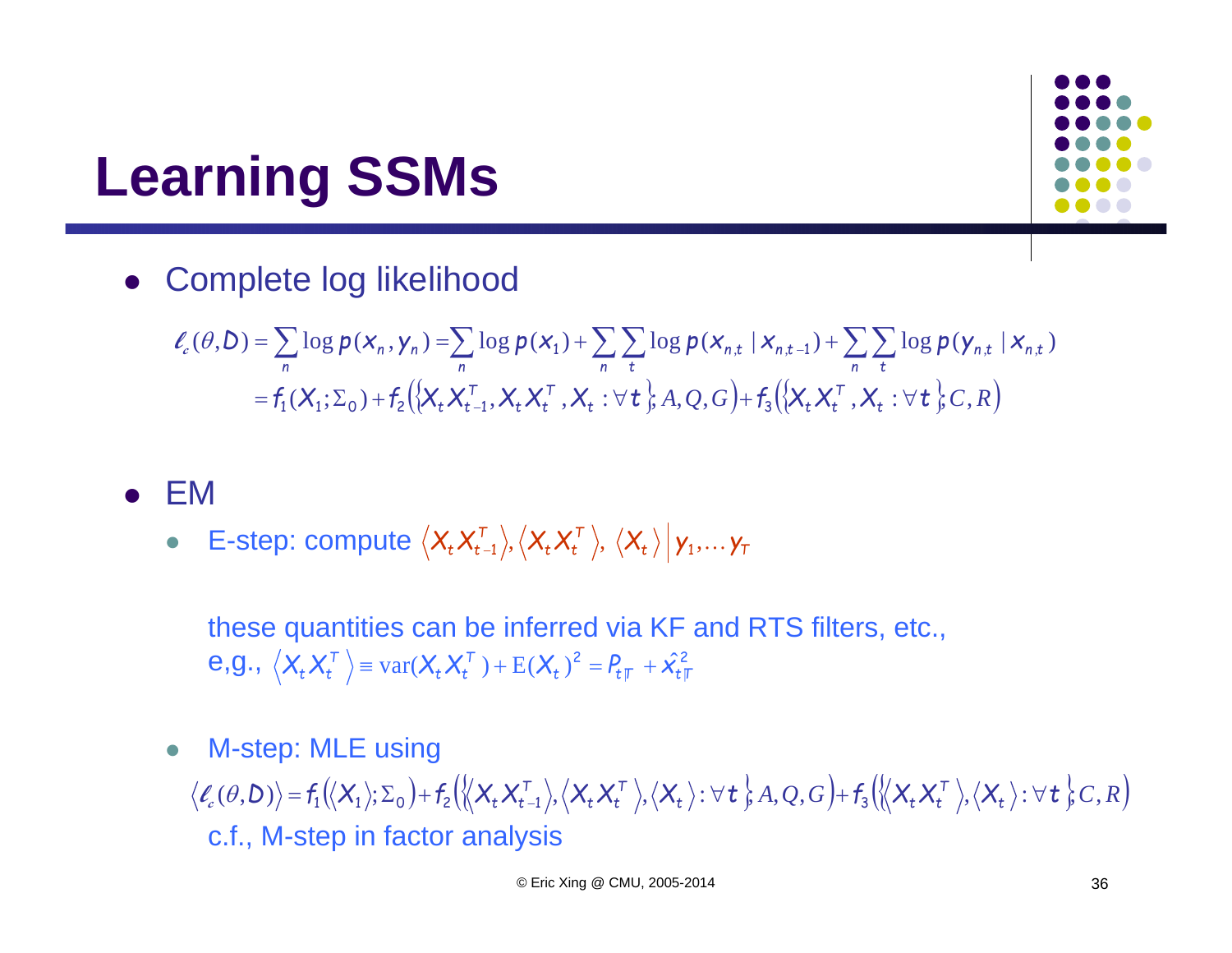### **Nonlinear systems**

0 In robotics and other problems, the motion model and the observation model are often nonlinear:

 $x_t = f(x_{t-1}) + w_t$ ,  $y_t = g(x_t) + v_t$ 

- An optimal closed form solution to the filtering problem is no longer possible.
- The nonlinear functions  $f$  and  $g$  are sometimes represented by neural networks (multi-layer perceptrons or radial basis function networks).
- The parameters of  $f$  and  $g$  may be learned offline using EM, where we do gradient descent (back propagation) in the M step, c.f. learning a MRF/CRF with hidden nodes.
- Or we may learn the parameters online by adding them to the state space:  $\boldsymbol{\mathsf{x}}_{{\text{t}}}^\prime$  =  $(\boldsymbol{\mathsf{x}}_{{\text{t}}} ,\ \theta)$ . This makes the problem even more nonlinear.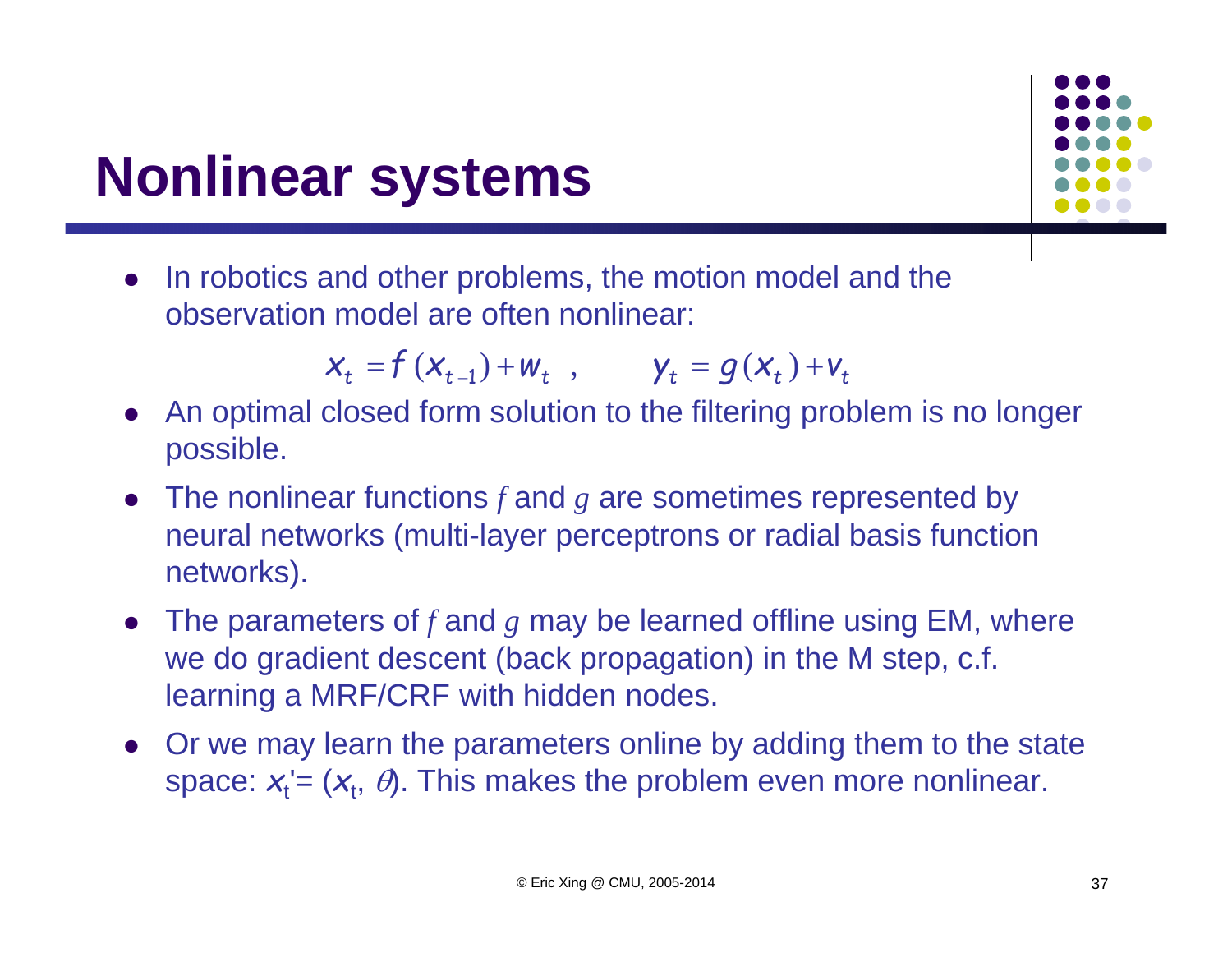

# **Extended Kalman Filter (EKF)**

- The basic idea of the EKF is to linearize *f* and *<sup>g</sup>* using a second order Taylor expansion, and then apply the standard KF.
	- $\bullet$  i.e., we approximate a stationary nonlinear system with a non-stationary linear system.

$$
x_{t} = f(\hat{x}_{t-1|t-1}) + A_{\hat{x}_{t-1|t-1}}(x_{t-1} - \hat{x}_{t-1|t-1}) + w_{t}
$$
\n
$$
y_{t} = g(\hat{x}_{t|t-1}) + C_{\hat{x}_{t|t-1}}(x_{t} - \hat{x}_{t|t-1}) + v_{t}
$$
\nwhere  $\hat{x}_{t|t-1} = f(\hat{x}_{t-1|t-1})$  and  $A_{\hat{x}} = \frac{\partial f}{\partial x}\bigg|_{\hat{x}}$  and  $C_{\hat{x}} = \frac{\partial g}{\partial x}\bigg|_{\hat{x}}$ 

 The noise covariance ( *Q* and *<sup>R</sup>*) is not changed, i.e., the additional error due to linearization is not modeled.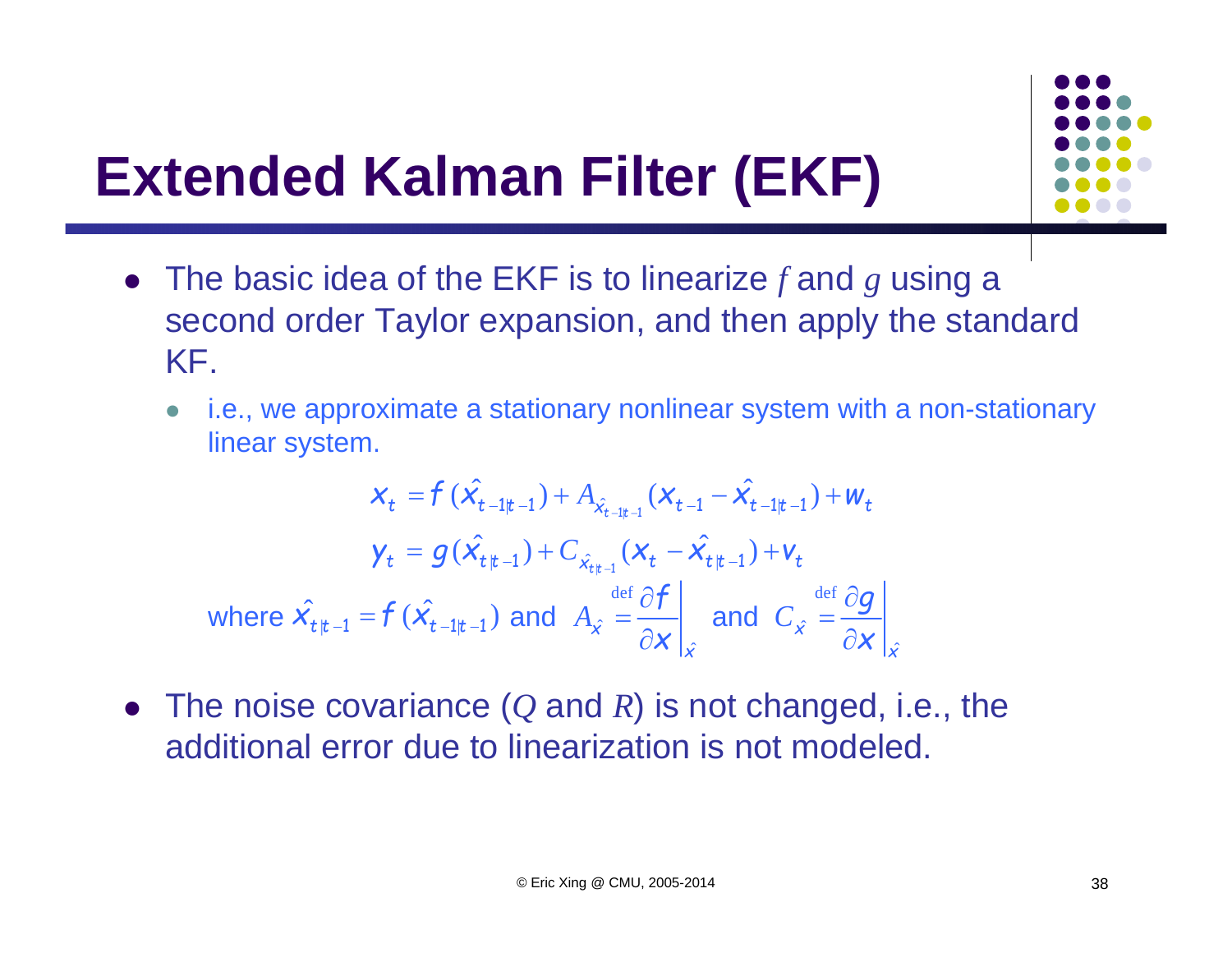# **Online vs offline inference**